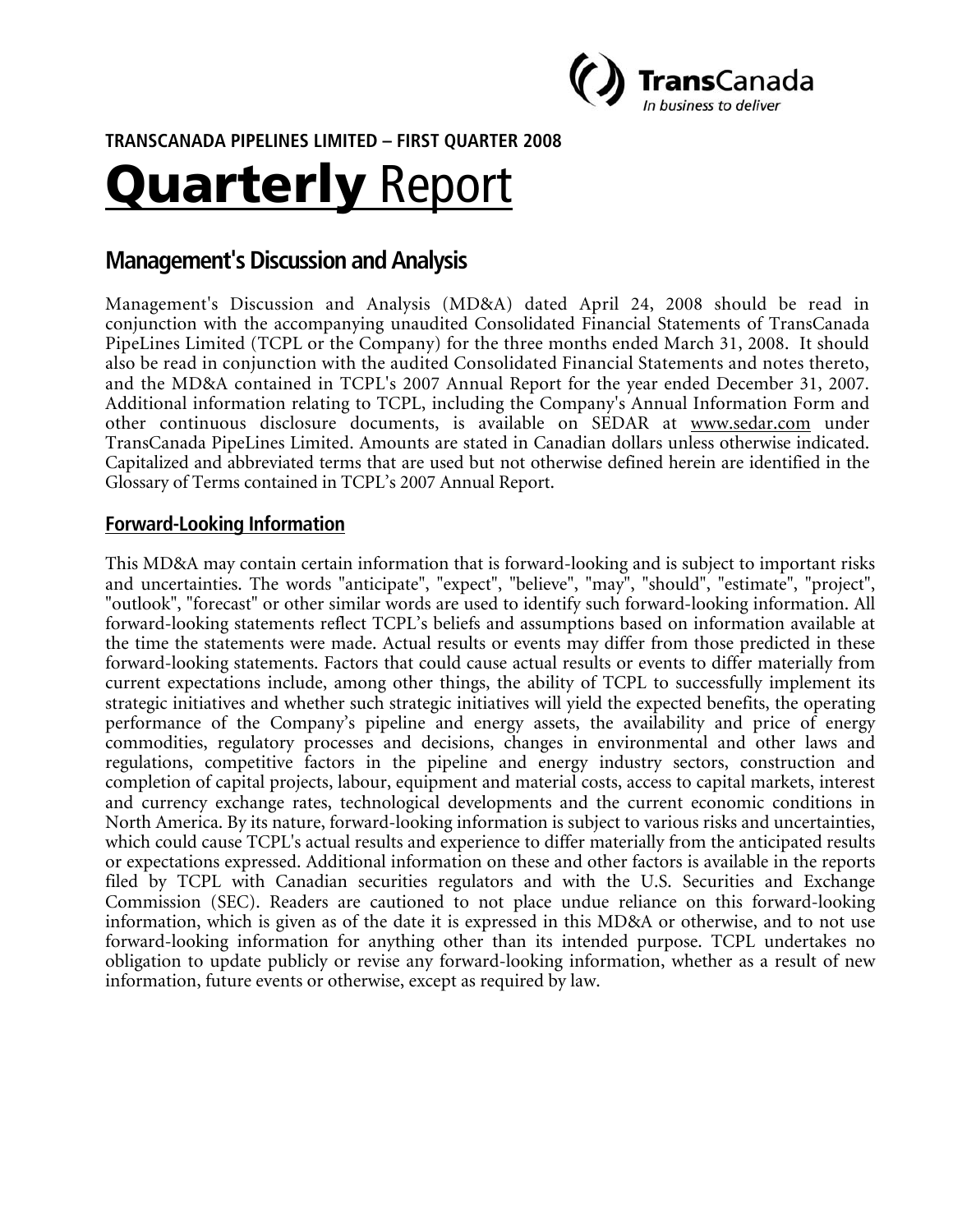#### **Non-GAAP Measures**

TCPL uses the measures "comparable earnings", "funds generated from operations" and "operating income" in this MD&A. These measures do not have any standardized meaning prescribed by GAAP. They are, therefore, considered to be non-GAAP measures and are unlikely to be comparable to similar measures presented by other entities. Management of TCPL uses non-GAAP measures to increase its ability to compare financial results between reporting periods and to enhance its understanding of operating performance, liquidity and ability to generate funds to finance operations. Non-GAAP measures are also provided to readers as additional information on TCPL's operating performance, liquidity and ability to generate funds to finance operations.

Comparable earnings comprise net income adjusted for specific items that are significant but not typical of the Company's operations. Specific items are subjective, however, management uses its best judgement and informed decision-making when identifying items to be excluded in calculating comparable earnings. Specific items may include but are not limited to certain income tax refunds and adjustments, gains or losses on sales of assets, legal settlements, and bankruptcy settlements with former customers. The table in the Consolidated Results of Operations section of this MD&A presents a reconciliation of comparable earnings to net income applicable to common shares.

Funds generated from operations comprises net cash provided by operations before changes in operating working capital. A reconciliation of funds generated from operations to net cash provided by operations is presented in the "Liquidity and Capital Resources" section of this MD&A.

Operating income is reported in the Company's Energy business segment and comprises revenues less operating expenses as shown on the Consolidated Income Statement. A reconciliation of operating income to net income is presented in the Energy section of this MD&A.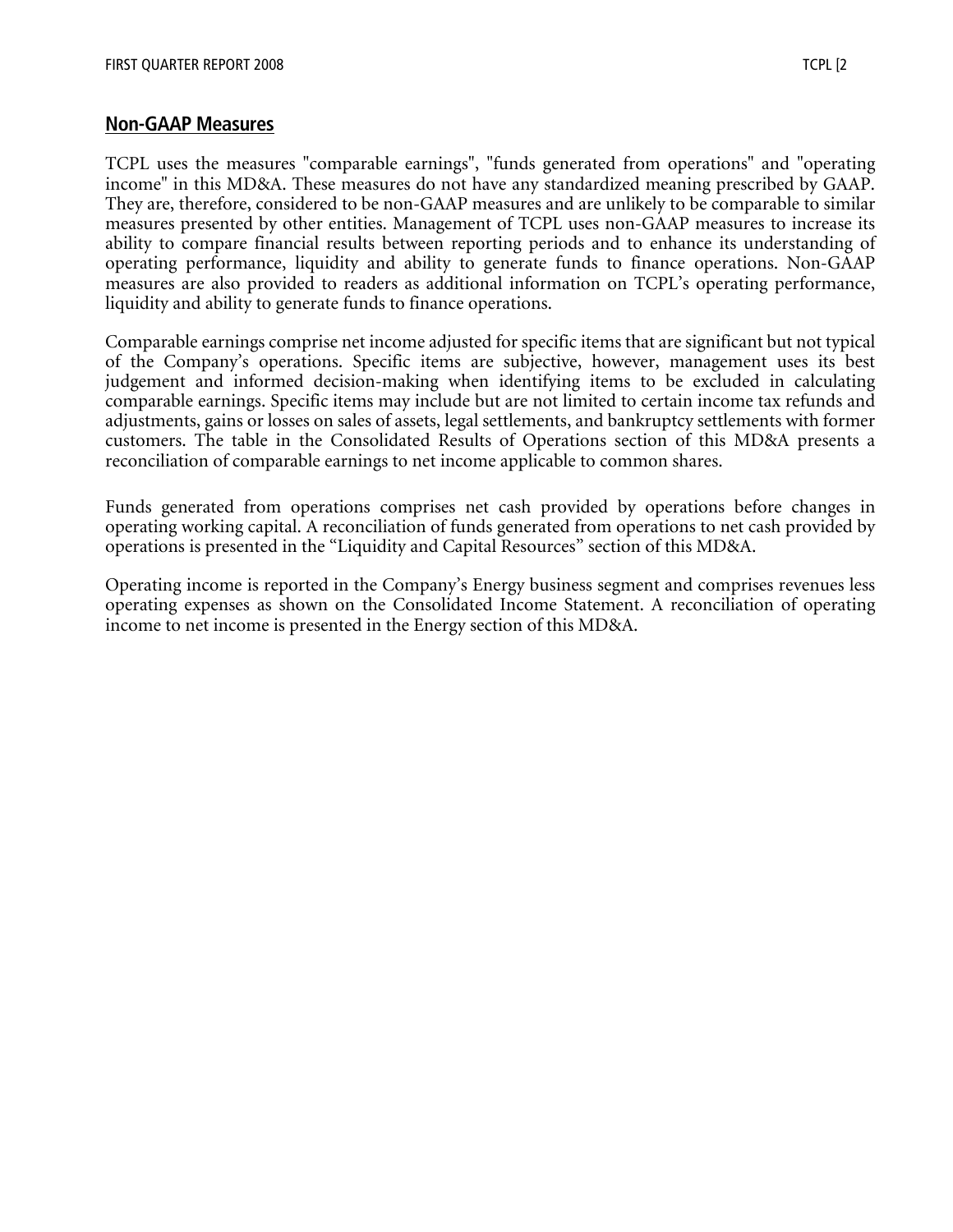#### **Consolidated Results of Operations**

#### **Reconciliation of Comparable Earnings to Net Income Applicable to Common Shares 2008** 2007 **Pipelines** Comparable earnings **199** 155 Specific items (net of tax): Calpine bankruptcy settlements **152** GTN lawsuit settlement Net income **361** 155 **Energy**  Comparable earnings **149** 106 Specific items (net of tax): Writedown of Broadwater LNG project costs **(27)** - Fair value adjustments of natural gas storage inventory and forward contracts (12) Net income 106 **Corporate**  Comparable expenses (26) (13) Specific item: Income tax reassessments and adjustments **15** Net (expenses)/income **(26)** 2 Net Income Applicable to Common Shares<sup>(1)</sup> 445 445 (1) **Comparable Earnings 322** 248 Specific items (net of tax, where applicable): Calpine bankruptcy settlements **152** GTN lawsuit settlement (millions of dollars) (unaudited) Three months ended March 31

Writedown of Broadwater LNG project costs **(27)** -

and forward contracts (12)

Income tax reassessments and adjustments **and accomplexity -** 15 **Net Income Applicable To Common Shares 445** 263

Fair value adjustments of natural gas storage inventory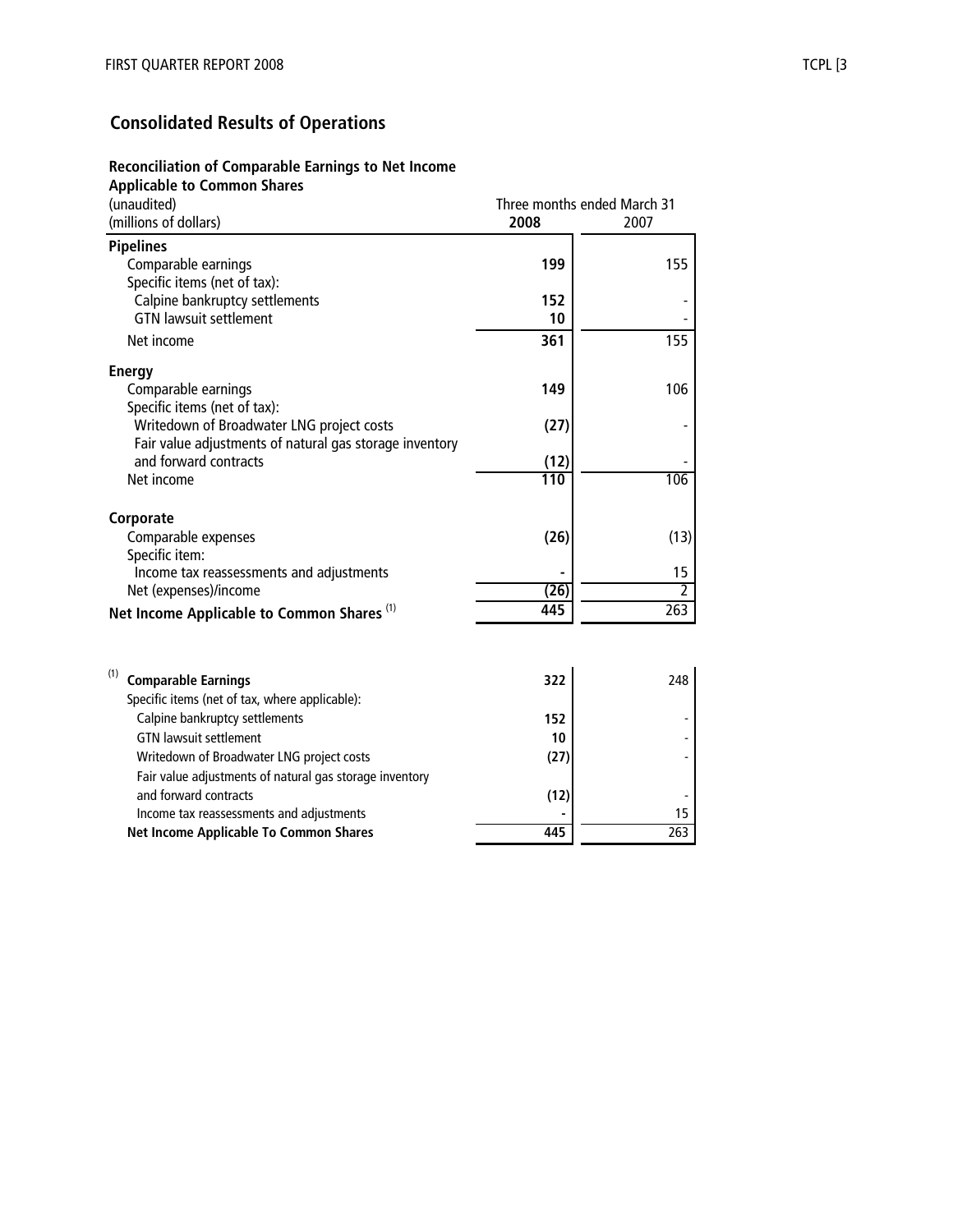TCPL's net income applicable to common shares in first-quarter 2008 was \$445 million compared to \$263 million in first-quarter 2007. The \$182-million increase in net income applicable to common shares was primarily due to net income of \$152 million after tax (\$240 million pre-tax) on shares received by GTN and Portland for bankruptcy settlements from certain subsidiaries of Calpine Corporation (Calpine) and proceeds from a GTN lawsuit settlement of \$10 million after tax (\$17 million pre-tax). In addition, net income applicable to common shares in first-quarter 2008 increased primarily due to a full quarter of earnings for ANR, higher earnings in Natural Gas Storage from the Edson facility, in GTN as a result of a rate case settlement and in Eastern Power from increased generation at TC Hydro and higher realized power pool prices in New England. These increases were partially offset by a \$27 million after-tax (\$41 million pre-tax) writedown of costs previously capitalized for the Broadwater liquefied natural gas (LNG) project and net unrealized losses of \$12 million after tax (\$17 million pre-tax) due to changes in fair value of proprietary natural gas storage inventory and natural gas forward purchase and sale contracts. Net income applicable to common shares in first-quarter 2007 included positive income tax adjustments of \$15 million relating to the resolution of certain income tax matters with taxation authorities and a corporate restructuring.

Comparable earnings for first-quarter 2008 were \$322 million compared to \$248 million for the same period in 2007. Comparable earnings in first-quarter 2008 excluded the Calpine bankruptcy settlements, the GTN lawsuit settlement, the writedown of the Broadwater LNG project costs and the net unrealized losses from the Natural Gas Storage fair value adjustments. Comparable earnings in first-quarter 2007 excluded the \$15-million positive income tax adjustments.

In first-quarter 2008, TCPL excluded from Natural Gas Storage's comparable earnings changes in fair value of proprietary natural gas inventory and forward purchase and sale contracts. Since TCPL simultaneously enters into a forward purchase of natural gas for injection into storage and an offsetting forward sale of natural gas for withdrawal at a later period, a positive margin has been locked in and exposure to price movements of natural gas has effectively been eliminated. As a result, changes in fair value of proprietary natural gas inventory and these forward contracts do not reflect the amounts that will be realized upon settlement of the forward contracts.

Results from each business segment for the three months ended March 31, 2008 are discussed further in the Pipelines, Energy and Corporate sections of this MD&A.

Funds generated from operations of \$917 million for the three months ended March 31, 2008 increased \$338 million compared to the same period in 2007. For a further discussion on funds generated from operations, refer to the Liquidity and Capital Resources section in this MD&A.

## **Pipelines**

The Pipelines business generated net income of \$361 million and comparable earnings of \$199 million in first-quarter 2008, an increase of \$206 million and \$44 million, respectively, compared to net income and comparable earnings of \$155 million in first-quarter 2007.

Comparable earnings for the first three months in 2008 excluded after-tax income of \$152 million on the Calpine shares received by GTN and Portland for the Calpine bankruptcy settlements, and proceeds received by GTN as a result of the \$10 million after-tax lawsuit settlement with a software supplier. For a further discussion of the Calpine bankruptcy settlements, refer to the Other Recent Developments section in this MD&A.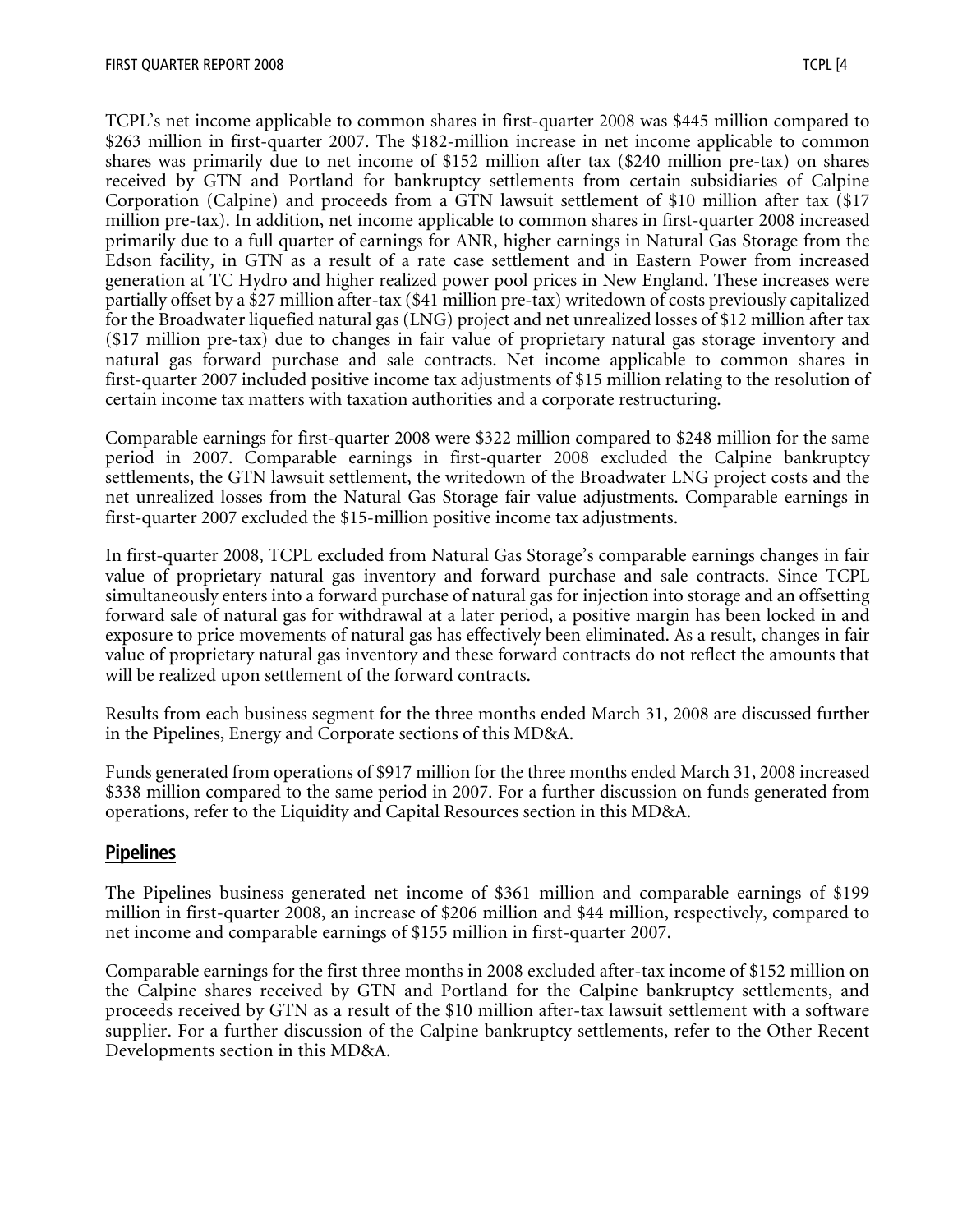| <b>Pipelines Results</b>                         |                 |                             |
|--------------------------------------------------|-----------------|-----------------------------|
| (unaudited)                                      |                 | Three months ended March 31 |
| (millions of dollars)                            | 2008            | 2007                        |
| <b>Wholly Owned Pipelines</b>                    |                 |                             |
| <b>Canadian Mainline</b>                         | 68              | 57                          |
| Alberta System                                   | 32              | 31                          |
| ANR $(1)$                                        | 45              | 21                          |
| GTN                                              | 19              | 11                          |
| Foothills                                        | 7               | 6                           |
|                                                  | 171             | 126                         |
| <b>Other Pipelines</b>                           |                 |                             |
| Great Lakes <sup>(2)</sup>                       | 12              | 14                          |
| PipeLines LP <sup>(3)</sup>                      | 7               | 2                           |
| <b>Iroquois</b>                                  | 5               | 5                           |
| Tamazunchale                                     | $\overline{2}$  | 3                           |
| Other <sup>(4)</sup>                             | 13              | 15                          |
| Northern Development                             |                 | (1)                         |
| General, administrative, support costs and other | (11)            | (9)                         |
|                                                  | $\overline{28}$ | 29                          |
| <b>Comparable Earnings</b>                       | 199             | 155                         |
| Calpine bankruptcy settlements <sup>(5)</sup>    | 152             |                             |
| <b>GTN lawsuit settlement</b>                    | 10              |                             |
| Net Income                                       | 361             | 155                         |

(1) TCPL acquired ANR on February 22, 2007.

 $^{(2)}$  Great Lakes' results reflect TCPL's 53.6 per cent ownership in Great Lakes since February 22, 2007 and 50 per cent ownership prior to that date.

<sup>(3)</sup> PipeLines LP's results include TCPL's effective ownership of an additional 15 per cent in Great Lakes since February 22, 2007 as a result of PipeLines LP's acquisition of a 46.4 per cent interest in Great Lakes and TCPL's 32.1 per cent interest in PipeLines LP.

(4) Includes results of Portland, Ventures LP, TQM, TransGas and Gas Pacifico/INNERGY.

<sup>(5)</sup> GTN and Portland received shares of Calpine with an initial after-tax value of \$95 million and \$38 million (TCPL's share), respectively, from the bankruptcy settlements with Calpine. These shares were subsequently sold for an additional after-tax gain of \$19 million.

#### Wholly Owned Pipelines

Canadian Mainline's first-quarter 2008 net income of \$68 million increased \$11 million compared to \$57 million in first-quarter 2007. The increase reflects the impact of a settlement effective January 1, 2007 to December 31, 2011 that was approved by the National Energy Board (NEB) in May 2007, which included an increase in the deemed common equity ratio from 36 per cent to 40 per cent. The settlement also included certain performance-based incentive arrangements. The terms of the settlement were not reflected in earnings until May 2007. In addition, net income increased in first-quarter 2008 due to the performance-based incentive arrangements, operations, maintenance and administrative (OM&A) cost savings and a higher rate of return on common equity (ROE), as determined by the NEB, of 8.71 per cent in 2008 compared to 8.46 per cent in 2007. Partially offsetting the increase in income was the negative impact of a lower average investment base.

The Alberta System's net income was \$32 million in first-quarter 2008 compared to \$31 million in the same quarter of 2007. An increase in ROE was partially offset by a lower investment base in 2008. Income in first-quarter 2008 reflects an ROE of 8.75 per cent compared to 8.51 per cent in 2007, both on a deemed common equity of 35 per cent.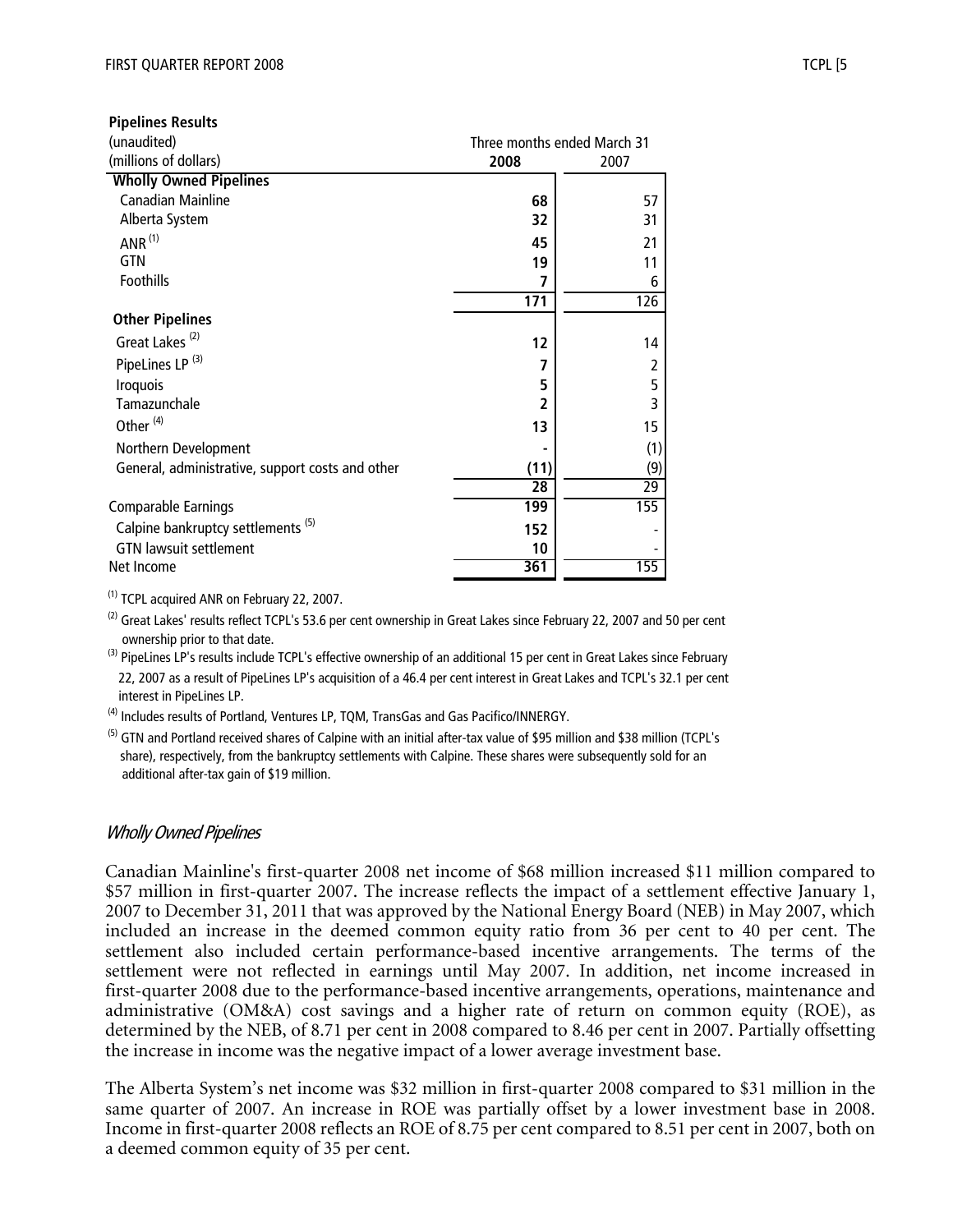ANR's net income in first-quarter 2008 was \$45 million compared to \$21 million for the period commencing on the acquisition date of February 22, 2007 to March 31, 2007. The increase was primarily due to a full quarter of earnings in 2008.

GTN's comparable earnings for the three months ended March 31, 2008 increased \$8 million compared to the same period in 2007 primarily due to the positive impact of a rate case settlement in January 2008 and lower OM&A expenses.

#### **Operating Statistics**

|                             |       | Canadian                | Alberta      |       |               |      |                      |      |                  |      |
|-----------------------------|-------|-------------------------|--------------|-------|---------------|------|----------------------|------|------------------|------|
| Three months ended March 31 |       | Mainline <sup>(1)</sup> | System $(2)$ |       | ANR $(3)$ (4) |      | $GTN$ <sup>(3)</sup> |      | <b>Foothills</b> |      |
| (unaudited)                 | 2008  | 2007                    | 2008         | 2007  | 2008          | 2007 | 2008                 | 2007 | 2008             | 2007 |
| Average investment base     |       |                         |              |       |               |      |                      |      |                  |      |
| (\$ millions)               | 7.176 | 7.401                   | 4.224        | 4.261 | n/a           | n/a  | n/a                  | n/a  | 762              | 818  |
| Delivery volumes (Bcf)      |       |                         |              |       |               |      |                      |      |                  |      |
| Total                       | 928   | 881                     | 1.065        | 1.070 | 484           | 172  | 213                  | 193  | 388              | 356  |
| Average per day             | 10.2  | 9.8                     | 11.7         | 11.9  | 5.3           | 4.6  | 2.3                  | 2.1  | 4.3              | 4.0  |

 $^{(1)}$  Canadian Mainline physical receipts originating at the Alberta border and in Saskatchewan for the three months ended March 31, 2008 were 493 billion cubic feet (Bcf) (2007 - 565 Bcf); average per day was 5.4 Bcf (2007 - 6.3 Bcf).

 $^{(2)}$  Field receipt volumes for the Alberta System for the three months ended March 31, 2008 were 947 Bcf (2007 - 1,005 Bcf); average per day was 10.4 Bcf (2007 - 11.2 Bcf).

 $^{(3)}$  ANR and the GTN System results are not impacted by current average investment base as these systems operate under a fixed rate model approved by the FERC.

<sup>(4)</sup> TCPL acquired ANR on February 22, 2007.

#### Other Pipelines

TCPL's proportionate share of net income from Other Pipelines was \$28 million for the three months ended March 31, 2008 compared to \$29 million for the same period in 2007. The decrease is primarily due to the negative effect on earnings of a stronger Canadian dollar, partially offset by increased earnings from PipeLines LP, reflecting TCPL's increased ownership in PipeLines LP and PipeLines LP's February 2007 acquisition of a 46.4 per cent interest in Great Lakes.

As at March 31, 2008, TCPL had advanced \$140 million to the Aboriginal Pipeline Group with respect to the Mackenzie Gas Pipeline (MGP) project. TCPL and the other co-venture companies involved in the MGP continue to pursue approval of the proposed project, focusing on the regulatory process and discussions with the Canadian government on fiscal framework. Project timing is uncertain and is conditional upon resolution of regulatory and fiscal matters.

#### **Energy**

Energy's net income of \$110 million in first-quarter 2008 increased \$4 million compared to \$106 million in first-quarter 2007.

In first-quarter 2008, comparable earnings excluded a \$27 million after-tax (\$41 million pre-tax) writedown of costs previously capitalized for the Broadwater LNG project. For a further discussion of the Broadwater LNG project, refer to the Other Recent Developments section of this MD&A. Comparable earnings for Natural Gas Storage also excluded net unrealized losses of \$12 million after tax (\$17 million pre-tax) resulting from changes in fair value of proprietary natural gas storage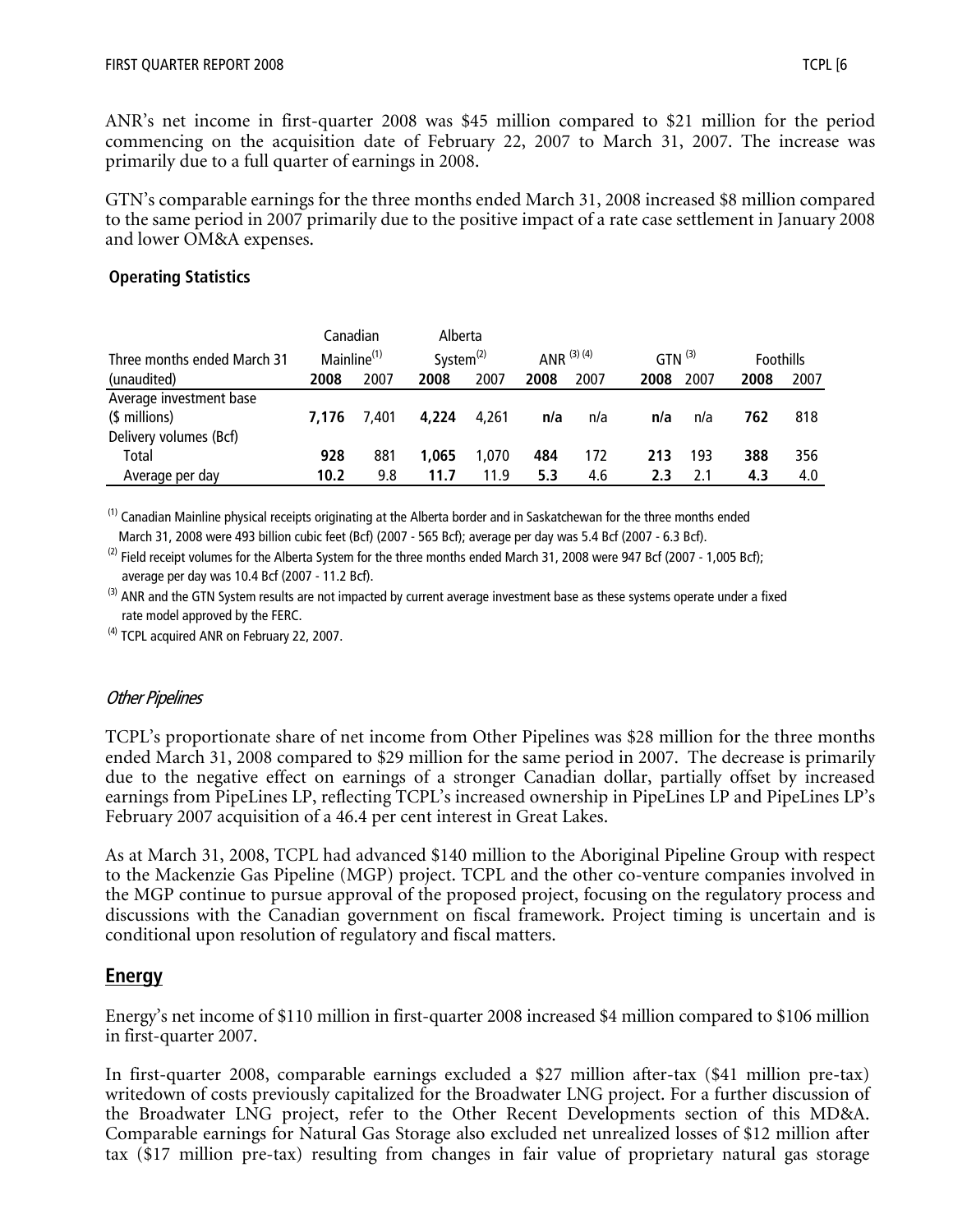inventory and natural gas forward purchase and sale contracts. The forward contracts are transacted on a back-to-back basis, thereby locking in positive future margins. Fair value adjustments recorded each period on proprietary natural gas storage inventory and these forward contracts are not representative of the amounts that will be realized on settlement.

| <b>Energy Results</b>                                           |                             |      |
|-----------------------------------------------------------------|-----------------------------|------|
| (unaudited)                                                     | Three months ended March 31 |      |
| (millions of dollars)                                           | 2008                        | 2007 |
| <b>Western Power</b>                                            | 78                          | 73   |
| <b>Eastern Power</b>                                            | 85                          | 67   |
| <b>Bruce Power</b>                                              | 37                          | 29   |
| Natural Gas Storage                                             | 48                          | 30   |
| General, administrative, support costs and other                | (41)                        | (36) |
| Operating income                                                | 207                         | 163  |
| <b>Financial charges</b>                                        | (5)                         | (4)  |
| Interest income and other                                       |                             | 3    |
| Writedown of Broadwater LNG project costs                       | (41)                        |      |
| Income taxes                                                    | (52)                        | (56) |
| Net Income                                                      | 110                         | 106  |
| <b>Comparable Earnings</b>                                      | 149                         | 106  |
| Writedown of Broadwater LNG project costs (net of income taxes) | (27)                        |      |
| Fair value adjustments of natural gas storage inventory         |                             |      |
| and forward contracts (net of income taxes)                     | (12)                        |      |
| Net Income                                                      | 110                         | 106  |

#### Western Power

#### **Western Power Results**

| (unaudited)                     | Three months ended March 31 |       |  |
|---------------------------------|-----------------------------|-------|--|
| (millions of dollars)           | 2008                        | 2007  |  |
| Revenues                        |                             |       |  |
| Power                           | 295                         | 281   |  |
| Other <sup>(1)</sup>            | 17                          | 28    |  |
|                                 | 312                         | 309   |  |
| Commodity purchases resold      |                             |       |  |
| Power                           | (170)                       | (174) |  |
| Other <sup>(2)</sup>            | (13)                        | (23)  |  |
|                                 | (183)                       | (197) |  |
| Plant operating costs and other | (44)                        | (34)  |  |
| Depreciation                    | (7                          | (5)   |  |
| <b>Operating Income</b>         | 78                          | 73    |  |
|                                 |                             |       |  |

(1) Other revenue includes sales of natural gas and thermal carbon black.

 $(2)$  Other commodity purchases resold includes the cost of natural gas sold.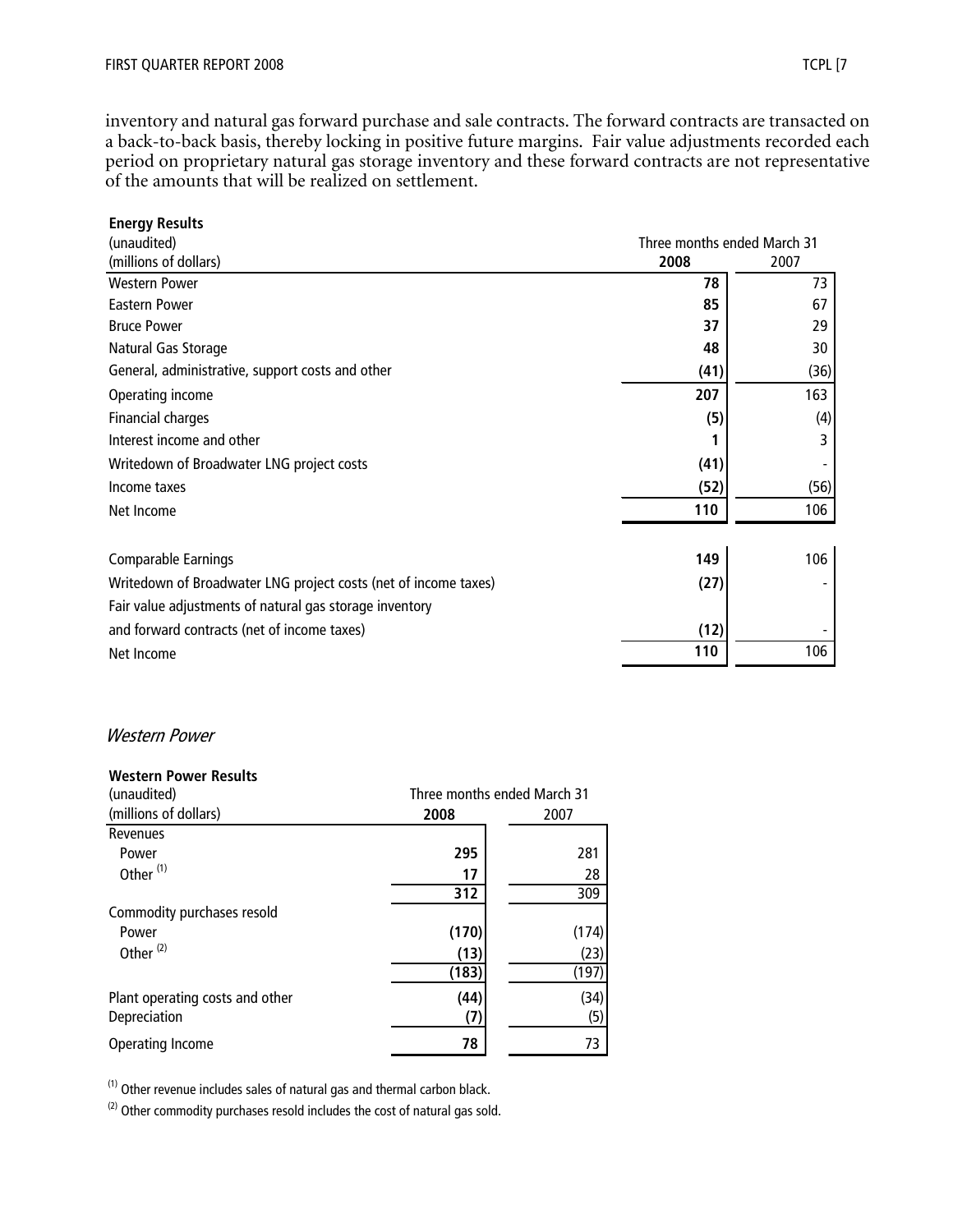#### **Western Power Sales Volumes**

| (unaudited)                       | Three months ended March 31 |       |  |
|-----------------------------------|-----------------------------|-------|--|
| (GWh)                             | 2008                        | 2007  |  |
| <b>Supply</b>                     |                             |       |  |
| Generation                        | 629                         | 592   |  |
| Purchased                         |                             |       |  |
| Sundance A & B and Sheerness PPAs | 3,359                       | 3,253 |  |
| Other purchases                   | 269                         | 449   |  |
|                                   | 4,257                       | 4,294 |  |
| <b>Sales</b>                      |                             |       |  |
| Contracted                        | 3,074                       | 3,492 |  |
| Spot                              | 1,183                       | 802   |  |
|                                   | 4,257                       | 4,294 |  |

Western Power's operating income of \$78 million in first-quarter 2008 increased \$5 million compared to \$73 million in first-quarter 2007. This increase was primarily due to increased margins from the Alberta power purchase arrangements (PPAs) resulting from higher overall realized power prices. While average spot market power prices in Alberta increased 21 per cent, or \$13.07 per megawatt hour (MWh), in first-quarter 2008 compared to first-quarter 2007, the majority of Western Power's sales are at contracted prices.

Western Power manages the sale of its supply volumes on a portfolio basis. A portion of its supply is held for sale in the spot market for operational reasons and the amount of supply volumes eventually sold into the spot market is dependent upon the ability to transact in forward sales markets at acceptable contract terms. This approach to portfolio management assists in minimizing costs in situations where Western Power would otherwise have to purchase electricity in the open market to fulfill its contractual sales obligations. Approximately 28 per cent of power sales volumes were sold into the spot market in first-quarter 2008 compared to 19 per cent in first-quarter 2007. To reduce its exposure to spot market prices on uncontracted volumes, as at March 31, 2008, Western Power had fixed-price power sales contracts to sell approximately 7,500 gigawatt hours (GWh) for the remainder of 2008 and 7,700 GWh for 2009.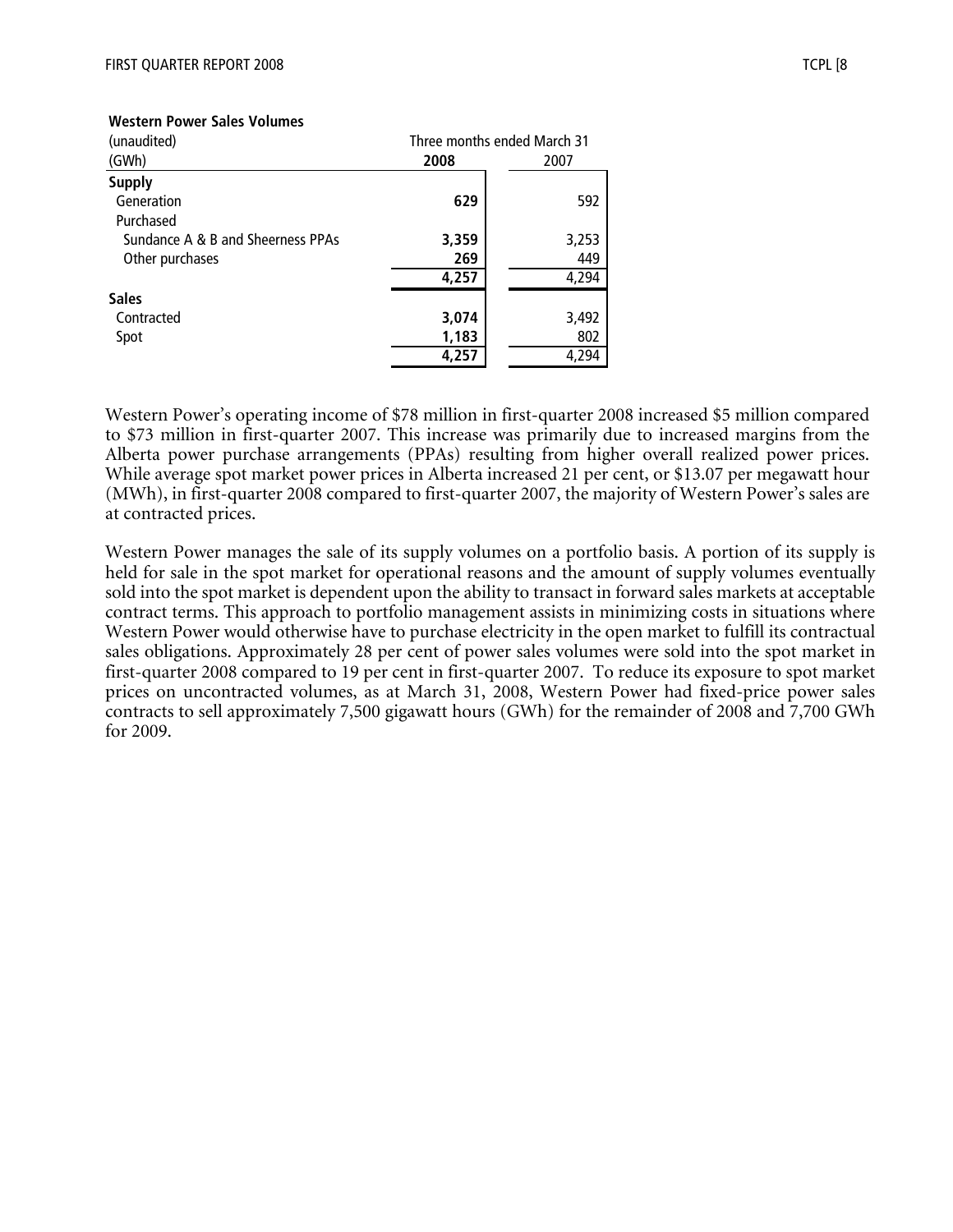#### Eastern Power

#### **Eastern Power Results** (1)

| (unaudited)                     | Three months ended March 31 |       |  |
|---------------------------------|-----------------------------|-------|--|
| (millions of dollars)           | 2008                        | 2007  |  |
| Revenue                         |                             |       |  |
| Power                           | 278                         | 354   |  |
| Other <sup>(2)</sup>            | 82                          | 83    |  |
|                                 | 360                         | 437   |  |
| Commodity purchases resold      |                             |       |  |
| Power                           | (136)                       | (177) |  |
| Other <sup>(2)</sup>            | (66)                        | (58)  |  |
|                                 | (202)                       | (235) |  |
| Plant operating costs and other | (59)                        | (124) |  |
| Depreciation                    | (14)                        | (11)  |  |
| Operating Income                | 85                          | 67    |  |

(1) Includes Anse-à-Valleau effective November 10, 2007.

 $(2)$  Other revenue includes natural gas sold and other commodity purchases resold includes the cost of natural gas sold.

#### **Eastern Power Sales Volumes** (1)

| (unaudited)   |       | Three months ended March 31 |  |  |
|---------------|-------|-----------------------------|--|--|
| (GWh)         | 2008  | 2007                        |  |  |
| <b>Supply</b> |       |                             |  |  |
| Generation    | 1,086 | 2,023                       |  |  |
| Purchased     | 1,524 | 1,526                       |  |  |
|               | 2,610 | 3,549                       |  |  |
| <b>Sales</b>  |       |                             |  |  |
| Contracted    | 2,512 | 3,357                       |  |  |
| Spot          | 98    | 192                         |  |  |
|               | 2,610 | 3,549                       |  |  |

(1) Includes Anse-à-Valleau effective November 10, 2007.

Eastern Power's operating income of \$85 million for the three months ended March 31, 2008 increased \$18 million compared to the same period in 2007. The increase was primarily due to the impact of increased generation from the TC Hydro generation facilities in combination with higher realized power pool prices in New England. Also contributing to the increase were increased sales volumes to wholesale, commercial and industrial customers.

Generation and contracted sales volumes decreased by 937 GWh and 845 GWh, respectively, in first-quarter 2008 compared to first-quarter 2007 primarily due to the Hydro-Québec-requested temporary suspension of generation at the Bécancour facility beginning January 1, 2008, partially offset by increased output from the TC Hydro generation assets resulting from increased water flows.

Eastern Power's power revenues of \$278 million decreased \$76 million in first-quarter 2008, compared to first-quarter 2007, primarily due to the temporary suspension of generation at the Bécancour facility. Power commodity purchases resold of \$136 million in first-quarter 2008 were lower than in first-quarter 2007 due to a lower overall cost per GWh on purchased power volumes. The related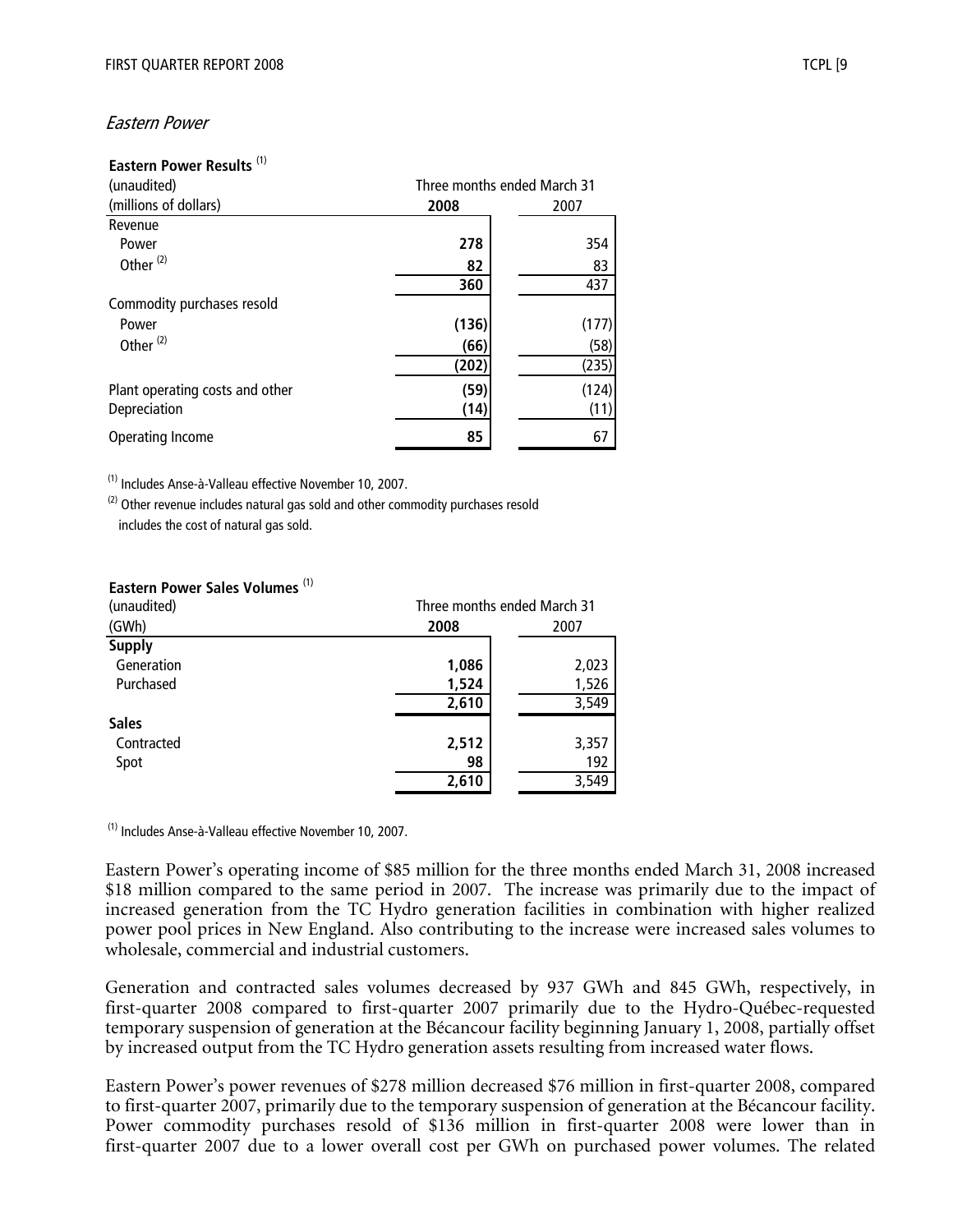volumes were consistent with those in first-quarter 2007. Plant operating costs and other of \$59 million, which includes fuel gas consumed in generation, decreased in first-quarter 2008 from the prior year primarily due to the temporary suspension of generation at the Bécancour facility. Reductions in volumes, revenue and operating costs resulting from the agreement to temporarily suspend generation at the Bécancour facility have not materially affected Eastern Power's operating income due to payments received pursuant to the agreement.

In first-quarter 2008, approximately four per cent of power sales volumes were sold into the spot market compared to approximately five per cent in first-quarter 2007. Eastern Power is focused on selling the majority of its power under contract to wholesale, commercial and industrial customers, while managing a portfolio of power supplies sourced from its own generation and wholesale power purchases. To reduce its exposure to spot market prices, as at March 31, 2008, Eastern Power entered into fixed price power sales contracts to sell approximately 7,000 GWh for the remainder of 2008 and 9,700 GWh for 2009, although certain contracted volumes are dependent on customer usage levels.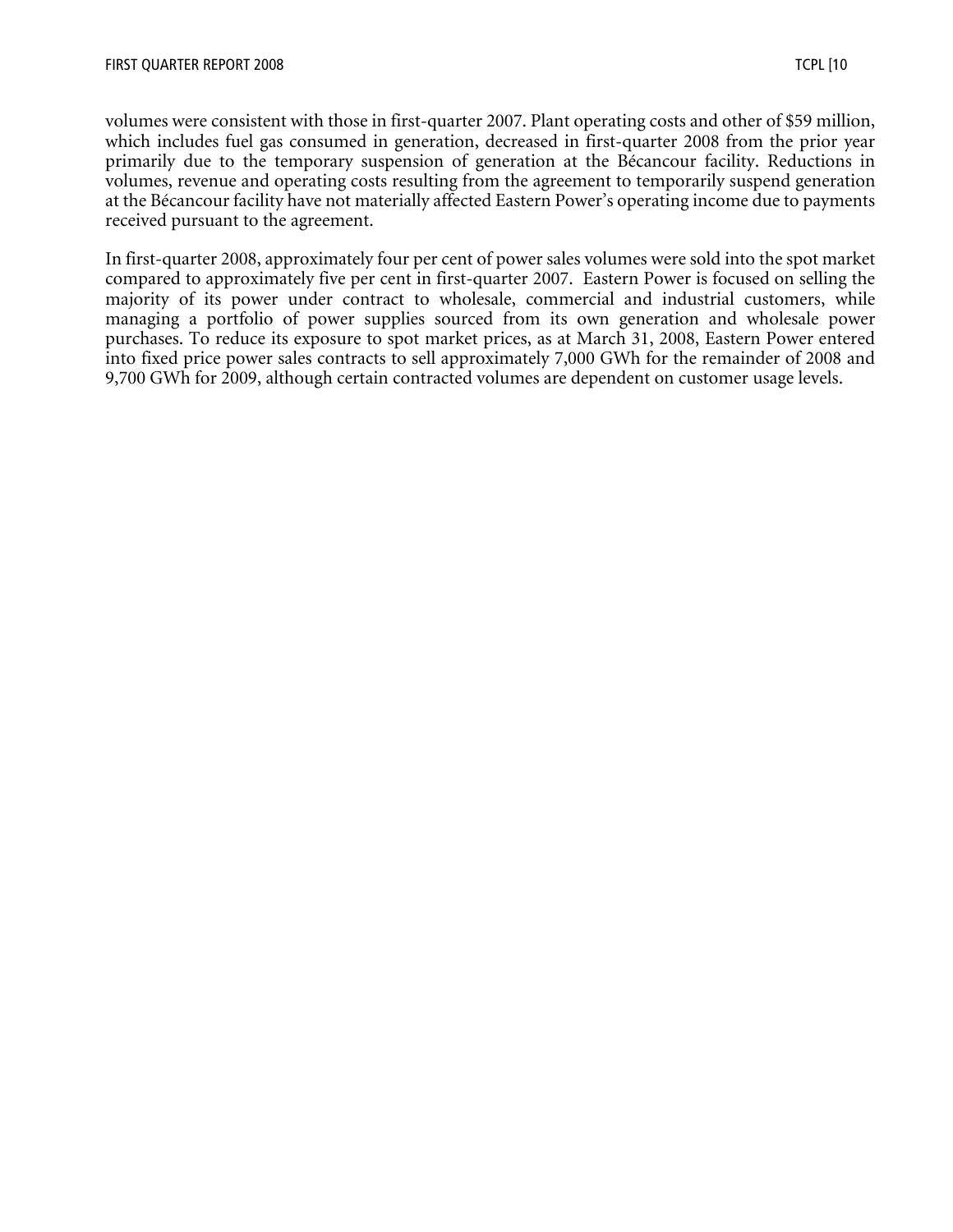#### Bruce Power

| <b>Bruce Power Results</b>                                   |                | Three months ended March 31 |  |  |
|--------------------------------------------------------------|----------------|-----------------------------|--|--|
| (unaudited)                                                  | 2008           | 2007                        |  |  |
| Bruce Power (100 per cent basis)<br>(millions of dollars)    |                |                             |  |  |
| Revenues<br>Power                                            | 468            | 460                         |  |  |
|                                                              |                |                             |  |  |
| Other <sup>(1)</sup>                                         | 17<br>485      | 20<br>480                   |  |  |
| <b>Operating expenses</b>                                    |                |                             |  |  |
| Operations and maintenance <sup>(2)</sup><br>Fuel            | (278)<br>(28)  | (295)<br>(25)               |  |  |
| Supplemental rent <sup>(2)</sup>                             | (43)           | (43)                        |  |  |
| Depreciation and amortization                                | (36)           | (36)                        |  |  |
|                                                              | (385)          | (399)                       |  |  |
| Operating Income                                             | 100            | 81                          |  |  |
| TCPL's proportionate share - Bruce A                         | 32             | 15                          |  |  |
| TCPL's proportionate share - Bruce B                         | 10             | 16                          |  |  |
| TCPL's proportionate share                                   | 42             | 31                          |  |  |
| Adjustments                                                  | (5)            | (2)                         |  |  |
| TCPL's operating income from Bruce Power                     | 37             | $\overline{29}$             |  |  |
| <b>Bruce Power - Other Information</b><br>Plant availability |                |                             |  |  |
| <b>Bruce A</b>                                               | 93%            | 90%                         |  |  |
| Bruce B                                                      | 72%            | 78%                         |  |  |
| <b>Combined Bruce Power</b>                                  | 79%            | 82%                         |  |  |
| Planned outage days                                          |                |                             |  |  |
| <b>Bruce A</b>                                               | 7              | 15                          |  |  |
| <b>Bruce B</b>                                               | 50             | 71                          |  |  |
| Unplanned outage days                                        |                |                             |  |  |
| Bruce A<br><b>Bruce B</b>                                    | 1<br>33        | 4                           |  |  |
|                                                              |                |                             |  |  |
| Sales volumes (GWh)                                          |                |                             |  |  |
| Bruce A - 100 per cent                                       | 3,060          | 2,910                       |  |  |
| TCPL's proportionate share<br>Bruce B - 100 per cent         | 1,496<br>5,140 | 1,416<br>5,430              |  |  |
| TCPL's proportionate share                                   | 1,624          | 1,713                       |  |  |
| Combined Bruce Power - 100 per cent                          | 8,200          | 8,340                       |  |  |
| TCPL's proportionate share                                   | 3,120          | 3,129                       |  |  |
| Results per MWh                                              |                |                             |  |  |
| Bruce A power revenues                                       | \$60           | \$59                        |  |  |
| Bruce B power revenues                                       | \$56           | \$53                        |  |  |
| <b>Combined Bruce Power revenues</b>                         | \$57           | \$55                        |  |  |
| <b>Combined Bruce Power fuel</b>                             | \$3            | \$3                         |  |  |
| Combined Bruce Power operating expenses <sup>(3)</sup>       | \$45           | \$47                        |  |  |
| Percentage of output sold to spot market                     | 28%            | 35%                         |  |  |

 $^{(1)}$  Includes fuel cost recoveries for Bruce A of \$13 million for the three months ended March 31, 2008 (\$8 million for the three months ended March 31, 2007). Includes a loss of \$9 million as a result of changes in fair value of held-for-trading derivatives for the three months ended March 31, 2008 (nil for the three months ended March 31, 2007).

 $(2)$  Includes adjustments to eliminate the effects of inter-partnership transactions between Bruce A and Bruce B.

(3) Net of fuel cost recoveries.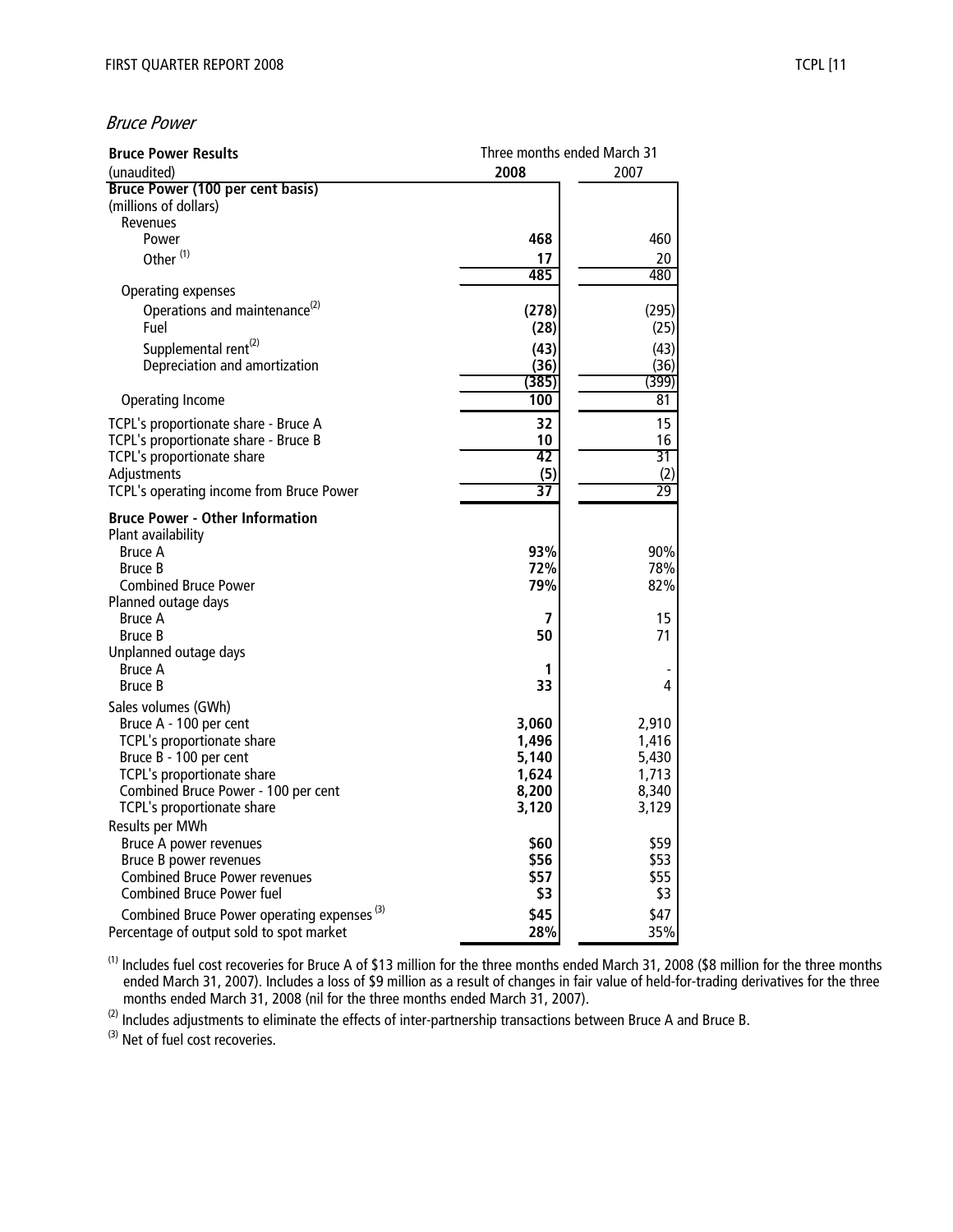TCPL's operating income from its investment in Bruce Power was \$37 million in first-quarter 2008 compared to \$29 million in 2007.

TCPL's proportionate share of operating income in Bruce B decreased \$6 million to \$10 million in first-quarter 2008 compared to the same period in 2007 primarily due to the positive impact of a prior year adjustment in first-quarter 2007 to Bruce B's operating cost recoveries from Bruce A. Excluding this adjustment, TCPL's share of operating income from Bruce B in first-quarter 2008 is consistent with the same period in 2007. The positive impact of higher realized prices and lower operating costs at Bruce B in first-quarter 2008 were offset by lower output due to an increase in unplanned outage days as well as mark-to-market losses on held-for-trading derivatives in first-quarter 2008. Bruce B power prices achieved during first-quarter 2008 were \$56 per MWh compared to \$53 per MWh in first-quarter 2007. The increase was due to higher prices on contracted volumes, partially offset by lower spot market prices in Ontario and lower output for first-quarter 2008.

TCPL's proportionate share of operating income in Bruce A increased \$17 million to \$32 million in first-quarter 2008 compared with 2007 due to the negative impact of a prior year adjustment in first-quarter 2007 to Bruce B's operating cost recoveries from Bruce A. Excluding this adjustment, TCPL's proportionate share of operating income in Bruce A increased \$7 million in first-quarter 2008 compared to the same period in 2007 as a result of the higher output and higher realized prices. Bruce A prices were slightly higher in first-quarter 2008 compared to the same period in 2007 due to the April 1, 2007 inflation adjustment to the contracted fixed price.

Increases in TCPL's combined interest in Bruce Power's operating income were partially offset by lower positive purchase price amortizations related to the expiry of power sales agreements in 2007.

Bruce Power's combined operating expenses (net of fuel cost recoveries) decreased to \$45 per MWh in first-quarter 2008 from \$47 per MWh in first-quarter 2007 primarily due to lower operating materials and services costs in first-quarter 2008.

TCPL's share of Bruce Power's generation for first-quarter 2008 decreased slightly to 3,120 GWh compared to 3,129 GWh in first-quarter 2007 as a result of an increase in unplanned outage days at Bruce B in first-quarter 2008, offset by a decrease in planned outage days at both Bruce A and Bruce B in first-quarter 2008. The Bruce units ran at a combined average availability of 79 per cent in first-quarter 2008, compared to an 82 per cent average availability in first-quarter 2007. The lower availability in first-quarter 2008 was the result of more unplanned maintenance outage days at Bruce B, partially offset by fewer planned outage days at both Bruce A and Bruce B. The overall plant availability percentage in 2008 is expected to be in the low 90s for the four Bruce B units and the low 80s for the two operating Bruce A units.

As a result of a contract with the Ontario Power Authority (OPA), all of the output from Bruce A in first-quarter 2008 was sold at a fixed price of \$59.69 per MWh (before recovery of fuel costs from the OPA) compared to \$58.63 per MWh for first-quarter 2007. Sales from the Bruce B Units 5 to 8 were subject to a floor price of \$46.82 per MWh in first-quarter 2008 and \$45.99 per MWh in first-quarter 2007. Both the Bruce A and Bruce B reference prices are adjusted annually for inflation on April 1. Per an amendment in 2007 of the contract with the OPA, effective April 1, 2008, the fixed price for output from Bruce A will also increase by \$2.11 per MWh, subject to inflation adjustments from October 31, 2005, resulting in a Bruce A price of \$63.00 per MWh and the Bruce B floor price is \$47.66 per MWh effective April 1, 2008. Payments received pursuant to the Bruce B floor price mechanism are subject to a recapture payment dependent on annual spot prices over the term of the contract. Bruce B net income did not include any amounts received under this floor price mechanism to date. To further reduce its exposure to spot market prices, Bruce B has entered into fixed price sales contracts to sell forward approximately 10,960 GWh for the remainder of 2008 and 7,190 GWh for 2009.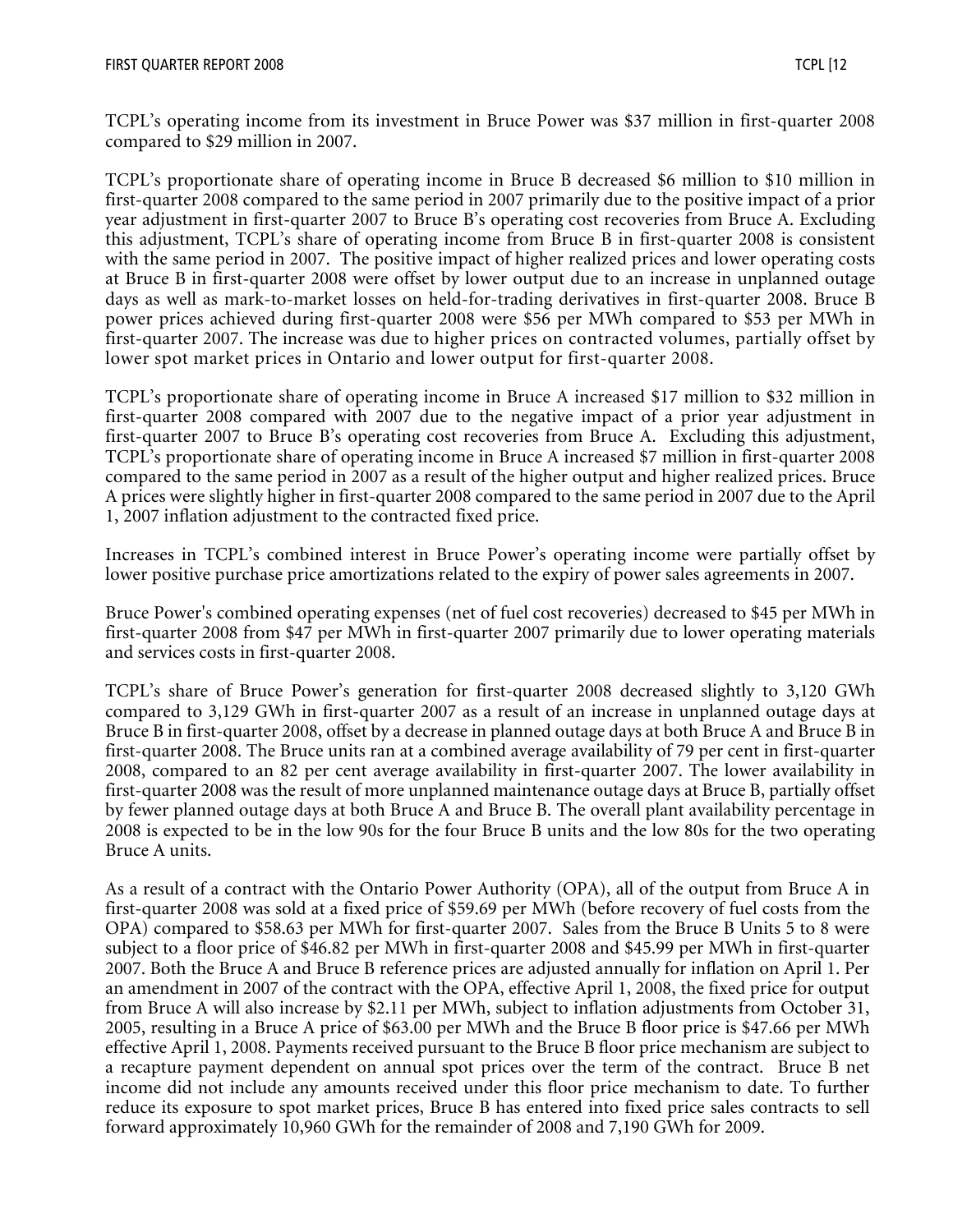The capital cost of Bruce A's refurbishment and restart of Units 1 and 2 is expected to total approximately \$3.1 billion to \$3.4 billion, with TCPL's share being approximately \$1.55 billion to \$1.7 billion. As at March 31, 2008, Bruce A had incurred \$2.0 billion in costs with respect to the restart and refurbishment of Units 1 and 2, and approximately \$0.2 billion for the refurbishment of Units 3 and 4. For further discussion on the Bruce refurbishment and restart, refer to the Other Recent Developments section of this MD&A.

#### Power Plant Availability

#### **Weighted Average Power Plant Availability** (1)

|                                              | Three months ended March 31 |      |  |
|----------------------------------------------|-----------------------------|------|--|
| (unaudited)                                  | 2008                        | 2007 |  |
| <b>Western Power</b>                         | 92%                         | 99%  |  |
| Eastern Power <sup>(2)</sup>                 | 94%                         | 97%  |  |
| <b>Bruce Power</b>                           | 79%                         | 82%  |  |
| All plants, excluding Bruce Power investment | 93%                         | 97%  |  |
| All plants                                   | 87%                         | 91%  |  |

<sup>(1)</sup> Plant availability represents the percentage of time in the period that the plant is available to generate power, whether actually running or not, reduced by planned and unplanned outages.

(2) Eastern Power includes Anse-à-Valleau effective November 10, 2007.

#### Natural Gas Storage

Natural Gas Storage operating income of \$48 million in first-quarter 2008 increased \$18 million compared to \$30 million in first-quarter 2007. This increase was primarily due to incremental income earned in first-quarter 2008 from the Edson facility, which was fully operational in first-quarter 2008, but only in a commissioning phase in first-quarter 2007. Partially offsetting the increase in earnings from the Edson facility was a decrease in earnings from the CrossAlta facility as a result of decreased realized seasonal natural gas price spreads in first-quarter 2008 compared to the same period in 2007. Natural Gas Storage comparable earnings of \$60 million in first-quarter 2008 excluded \$12-million after tax (\$17 million pre-tax) of net unrealized losses resulting from the changes in fair value of proprietary natural gas inventory in storage and natural gas forward purchase and sale contracts. The forward contracts are transacted on a back-to-back basis, thereby locking in future positive margins. Fair value adjustments recorded each period on proprietary natural gas storage inventory and these forward contracts are not representative of the amounts that will be realized on settlement.

#### General, Administrative and Support Costs

General, administrative and support costs of \$41 million for the three months ended March 31, 2008, increased \$5 million compared to the same period in 2007. The increase was primarily due to higher business development costs associated with growing the Energy business.

## **Corporate**

Corporate net expenses for the three months ended March 31, 2008 were \$26 million compared to net income of \$2 million for the same period in 2007. The decrease in net income was primarily due to the \$15 million of positive income tax adjustments in first-quarter 2007. In first-quarter 2008, net expenses also increased due to higher financial charges, primarily as a result of financing the February 2007 acquisitions of ANR and additional interest in Great Lakes, and first-quarter 2008 losses on derivatives used to manage the Company's exposure to foreign exchange rate fluctuations. Corporate's comparable expenses of \$13 million in first-quarter 2007 excluded the \$15 million in income tax adjustments.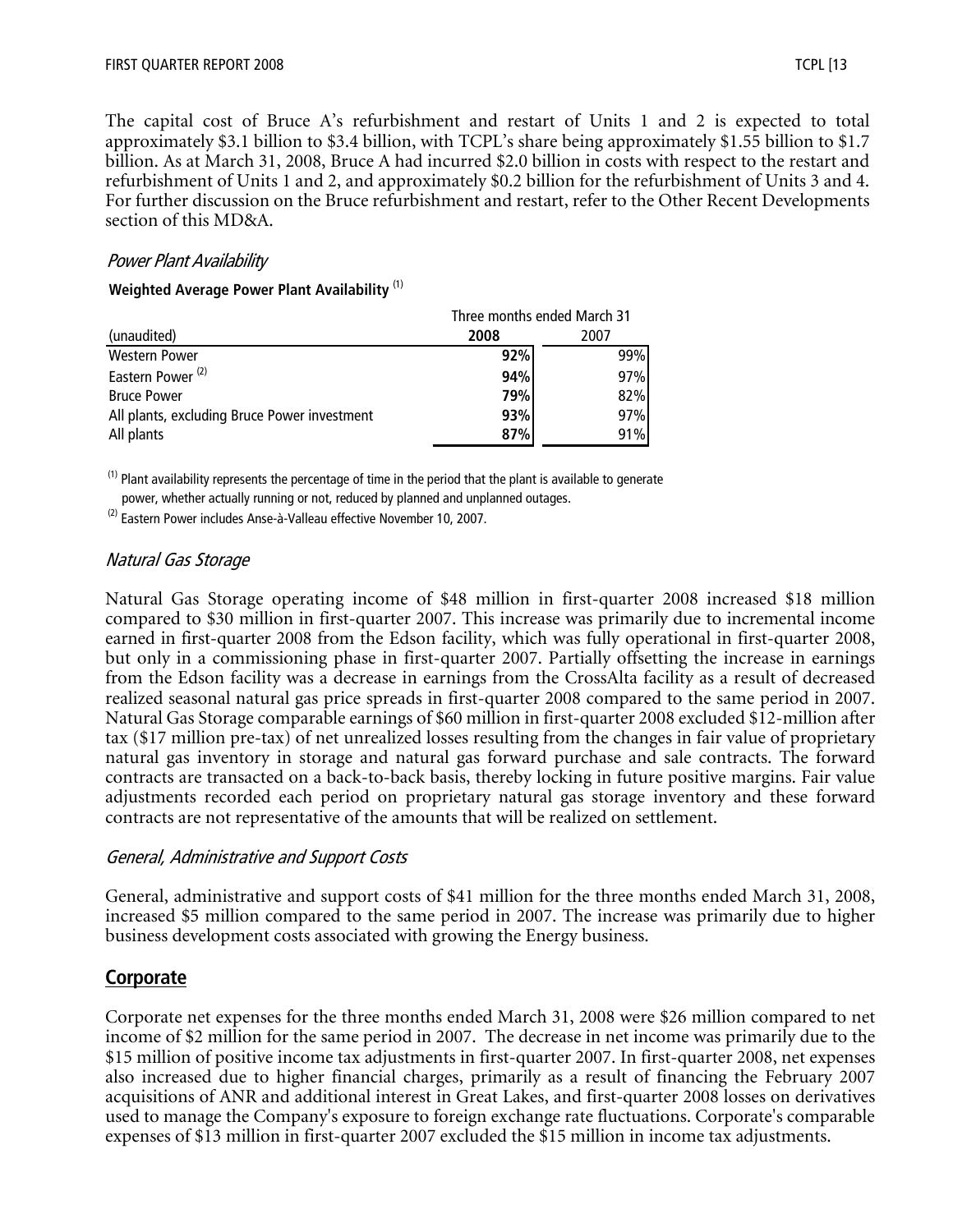# **Liquidity and Capital Resources**

#### **Funds Generated from Operations**

| (unaudited)                                    |      | Three months ended March 31 |  |  |
|------------------------------------------------|------|-----------------------------|--|--|
| (millions of dollars)                          | 2008 | 2007                        |  |  |
| <b>Cash Flows</b>                              |      |                             |  |  |
| Funds generated from operations <sup>(1)</sup> | 917  | 579                         |  |  |
| Decrease in operating working capital          | 25   | 41                          |  |  |
| Net cash provided by operations                | 942  | 620-                        |  |  |

 $<sup>(1)</sup>$  For further discussion on funds generated from operations, refer to the Non-GAAP Measures section in this MD&A.</sup>

Net cash provided by operations increased \$322 million in the three months ended March 31, 2008, compared to the same period in 2007. Funds generated from operations increased \$338 million for the three months ended March 31, 2008, compared to the same period in 2007. The increases were primarily due to gains from the Calpine bankruptcy settlements and higher earnings.

The Ravenswood acquisition, discussed further in the Other Recent Developments section in this MD&A, is expected to be financed in a manner consistent with TCPL's current capital structure and commitment to maintaining its 'A' credit ratings. TCPL expects that both its ability to generate adequate amounts of cash in the short and long term, when needed, and to maintain financial capacity and flexibility to provide for planned growth remain substantially unchanged since December 31, 2007.

#### **Investing Activities**

Acquisitions, net of cash acquired, for the three months ended March 31, 2008 were \$2 million compared to \$4,265 million for the same period in 2007. Acquisitions in first-quarter 2007 included TCPL's acquisition of ANR and an additional 3.6 per cent interest in Great Lakes for approximately US\$3.4 billion, including US\$491 million of assumed long-term debt, as well as PipeLines LP's acquisition of a 46.4 per cent interest in Great Lakes for approximately US\$942 million, including US\$209 million of assumed long-term debt.

For the three months ended March 31, 2008, capital expenditures totalled \$460 million (2007 - \$306 million) and primarily related to the refurbishment and restart of Bruce A Units 1 and 2, the construction of new power plants in Energy, expansion of the Alberta System and construction of the Keystone oil pipeline.

## **Financing Activities**

In the three months ended March 31, 2008, TCPL retired \$394 million of long-term debt (2007 - \$325 million) and issued \$112 million of long-term debt (2007 - \$1,362 million). TCPL's notes payable increased \$336 million in the three months ended March 31, 2008 (2007 – increased \$502 million).

#### Related Party

In January 2008, TCPL repaid US\$370 million on a promissory note issued to TransCanada Corporation (TransCanada).

#### Dividends

On April 24, 2008, TCPL's Board of Directors declared a quarterly dividend for the quarter ending June 30, 2008 in an aggregate amount equal to the quarterly dividend to be paid on July 31, 2008 by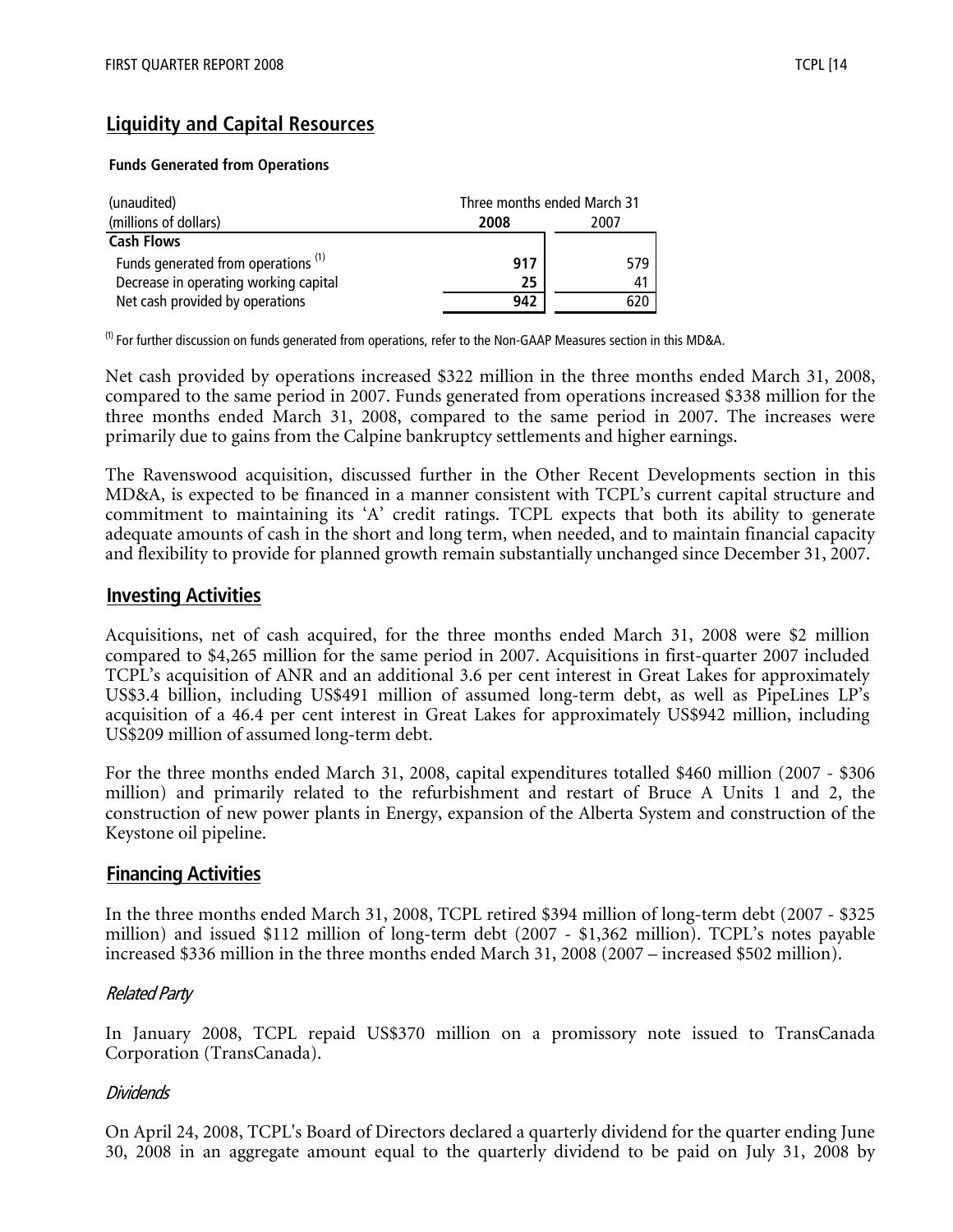TransCanada on its issued and outstanding common shares at the close of business on June 30, 2008. The Board also declared regular dividends on TCPL's preferred shares.

## **Changes in Accounting Policies**

The Company's Accounting Policies and Future Accounting Changes have not changed materially from those described in TCPL's 2007 Annual Report.

#### **Contractual Obligations**

The Company is committed to acquiring the Ravenswood power facility in New York City from National Grid plc (National Grid) for US\$2.8 billion plus closing adjustments, as discussed in the Other Recent Developments section of this MD&A. Other than this commitment, there have been no other material changes to TCPL's contractual obligations from December 31, 2007 to March 31, 2008, including payments due for the next five years and thereafter. For further information on these contractual obligations, refer to the MD&A in TCPL's 2007 Annual Report.

#### **Financial Instruments and Risk Management**

#### Natural Gas Inventory

At March 31, 2008, \$207 million of proprietary natural gas storage inventory was included in Inventories (December 31, 2007 - \$190 million). Effective April 1, 2007, TCPL began valuing its proprietary natural gas storage inventory at fair value, as measured by the one-month forward price for natural gas. The Company did not have any proprietary natural gas inventory prior to April 1, 2007. The change in fair value of proprietary natural gas inventory in the three months ended March 31, 2008 resulted in a gain of \$59 million, which was recorded as an increase to Revenues and Inventory. The net change in fair value of natural gas forward purchase and sales contracts in first-quarter 2008 was a loss of \$76 million (three months ended March 31, 2007 – loss of \$3 million), which was recorded in Revenues.

#### Derivative Financial Instruments

#### **Derivatives Hedging Net Investment in Foreign Operations**

| Asset/(Liability)                                         |                      |                 |                      |                   |
|-----------------------------------------------------------|----------------------|-----------------|----------------------|-------------------|
| (unaudited)                                               |                      |                 |                      |                   |
| (millions of dollars)                                     |                      | March 31, 2008  |                      | December 31, 2007 |
|                                                           |                      | Notional or     |                      | Notional or       |
|                                                           | Fair                 | Principal       | Fair                 | Principal         |
|                                                           | Value <sup>(1)</sup> | Amount          | Value <sup>(1)</sup> | Amount            |
| Derivative financial Instruments in hedging relationships |                      |                 |                      |                   |
| U.S. dollar cross-currency swaps                          |                      |                 |                      |                   |
| (maturing 2009 to 2014)                                   | 62                   | <b>U.S. 450</b> | 77                   | U.S.350           |
| U.S. dollar forward foreign exchange contracts            |                      |                 |                      |                   |
| (maturing 2008)                                           | (36)                 | U.S. 1,440      | (4)                  | U.S. 150          |
| U.S. dollar options                                       |                      |                 |                      |                   |
| (maturing 2008)                                           | (1)                  | U.S.50          | 3                    | U.S. 600          |
|                                                           | 25                   | U.S. 1,940      | 76                   | U.S. 1,100        |

(1) Fair values are equal to carrying values.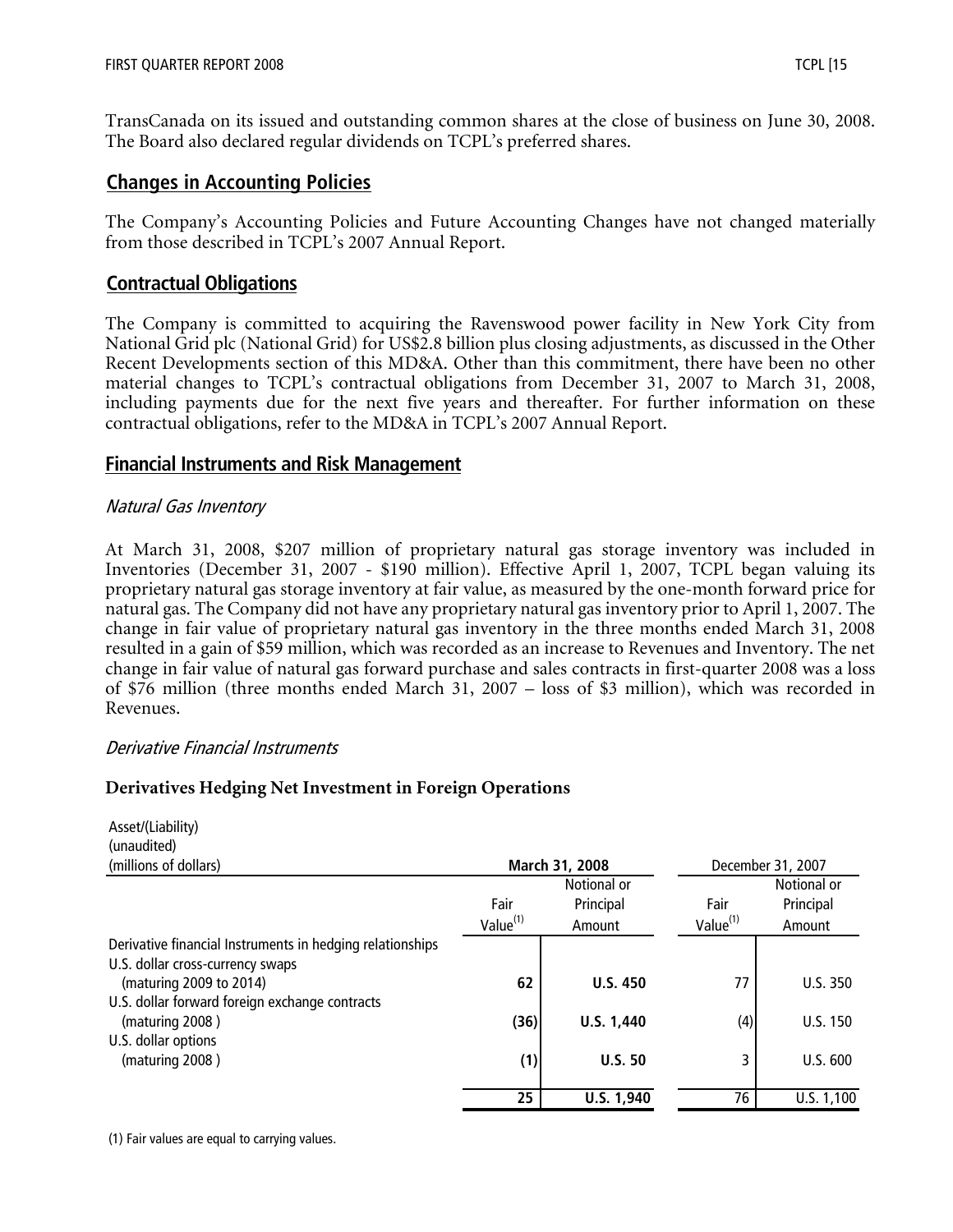#### **Derivative Financial Instruments Summary**

Significant changes from December 31, 2007 for the Company's derivative financial instruments are as follow:

|                                                          | Natural Gas       |                      |  |
|----------------------------------------------------------|-------------------|----------------------|--|
| (unaudited)                                              | March 31,<br>2008 | December 31,<br>2007 |  |
| <b>Derivative Financial Instruments Held for Trading</b> |                   |                      |  |
| Fair Values <sup>(1)</sup>                               |                   |                      |  |
| Assets                                                   | \$98              | \$43                 |  |
| Liabilities                                              | \$(149)           | \$(19)               |  |
| Volumes <sup>(2)</sup>                                   |                   |                      |  |
| Purchases                                                | 55                | 47                   |  |
| <b>Sales</b>                                             | 74                | 64                   |  |

 $<sup>(1)</sup>$  Fair value is equal to the carrying value of these derivatives. Amounts are in millions of dollars.</sup>

 $(2)$  Volumes for natural gas derivatives are in billion cubic feet.

#### Risk Related to Environmental Regulations

The Alberta Utilities Commission (AUC) approved TCPL's request that any costs incurred by the Alberta System in 2007 to comply with greenhouse gas emission legislation may be recovered from customers on the Alberta System. It is expected that costs incurred by the Alberta System in 2008 and onwards will also be recovered through future tolls.

#### Other Risks

Additional risks faced by the Company are discussed in the MD&A in TCPL's 2007 Annual Report. These risks remain substantially unchanged since December 31, 2007.

#### **Controls and Procedures**

As of March 31, 2008, an evaluation was carried out under the supervision of, and with the participation of management, including the President and Chief Executive Officer and the Chief Financial Officer, of the effectiveness of TCPL's disclosure controls and procedures as defined under the rules adopted by the Canadian securities regulatory authorities and by the SEC. Based on this evaluation, the President and Chief Executive Officer and the Chief Financial Officer concluded that the design and operation of TCPL's disclosure controls and procedures were effective as at March 31, 2008.

During the recent fiscal quarter, there have been no changes in TCPL's internal control over financial reporting that have materially affected, or are reasonably likely to materially affect, TCPL's internal control over financial reporting.

During first-quarter 2008, TCPL completed its integration of ANR's internal control over financial reporting.

## **Significant Accounting Policies and Critical Accounting Estimates**

To prepare financial statements that conform with Canadian GAAP, TCPL is required to make estimates and assumptions that affect both the amount and timing of recording assets, liabilities,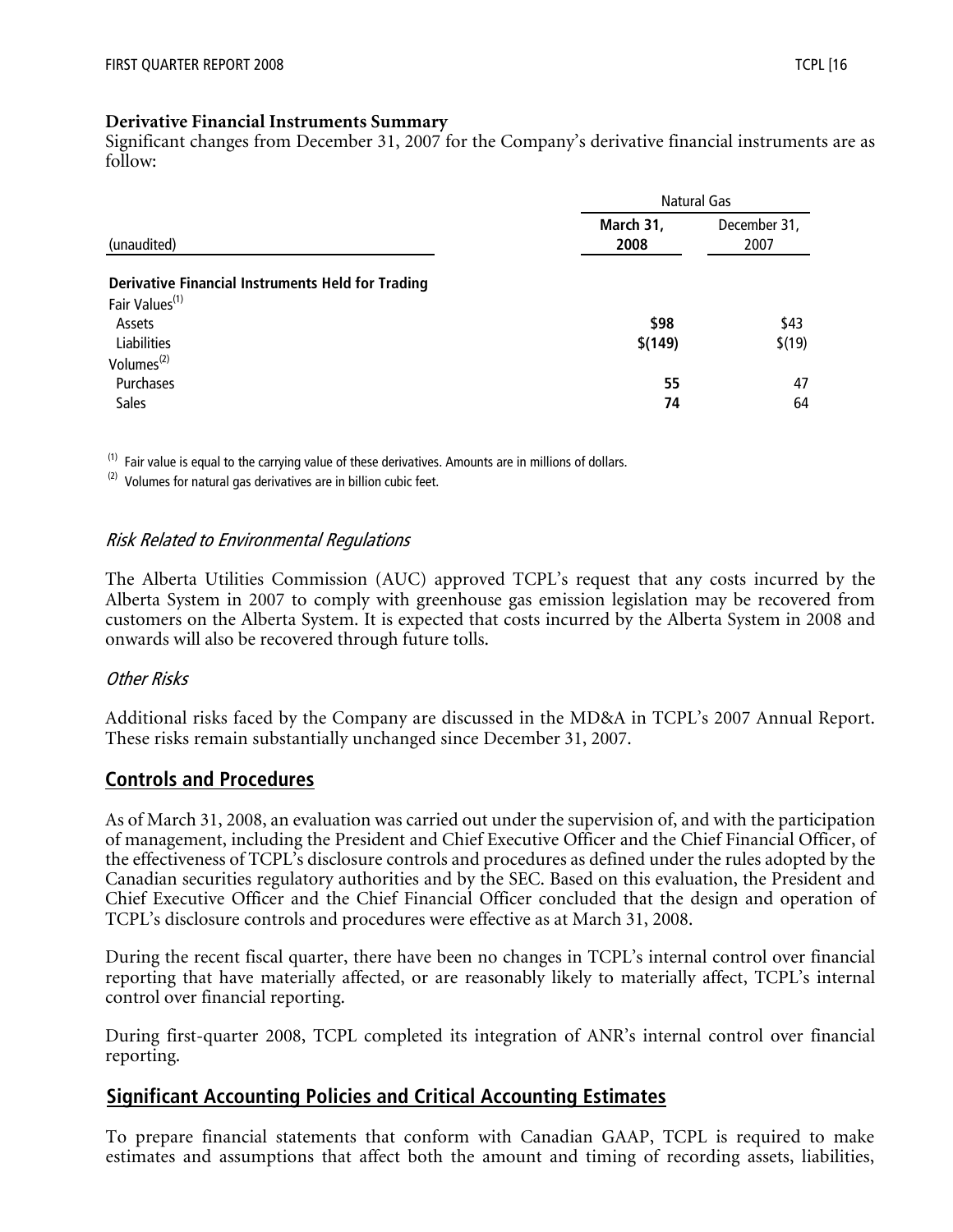revenues and expenses. The Company uses the most current information available and exercises careful judgement in making these estimates and assumptions.

TCPL's significant accounting policies and critical accounting estimates have remained unchanged since December 31, 2007 and are the use of regulatory accounting for the Company's rate-regulated operations and the policies the Company adopts to account for financial instruments and depreciation and amortization expense. For further information on the Company's accounting policies and estimates refer to the MD&A in TCPL's 2007 Annual Report.

## **Outlook**

Since the disclosure in TCPL's 2007 Annual Report, the Company's earnings outlook is relatively unchanged except for the Calpine bankruptcy settlements, the writedown of the Broadwater LNG project costs and the anticipated effects on earnings for the recently-announced acquisition of Ravenswood, which the Company expects to close in third-quarter 2008. The Company expects Ravenswood to be modestly dilutive to TCPL's earnings in the first two full years of ownership based on the near-term effects of a U.S. Federal Energy Regulatory Commission (FERC) order pertaining to the New York Independent System Operator (New York City) capacity market. TCPL expects Ravenswood's contribution to TCPL's earnings to be accretive in subsequent years. The Ravenswood acquisition is discussed further in the Other Recent Developments section of this MD&A. For further information on outlook, refer to the MD&A in TCPL's 2007 Annual Report.

TCPL's issuer rating assigned by Moody's Investors Service (Moody's) is A3. TCPL's senior unsecured debt is rated A by DBRS; A2 by Moody's; and A with a stable outlook by Standard & Poor's. Following TCPL's announcement that it has agreed to acquire Ravenswood from National Grid, DBRS placed the ratings of TCPL under review with developing implications and Moody's placed the ratings of TCPL and its subsidiaries under review for possible downgrade.

## **Other Recent Developments**

## **Pipelines**

#### Canadian Mainline

On March 18, 2008, TCPL filed an application with the NEB to increase the Canadian Mainline 2008 interim tolls previously approved in December 2007. This toll increase is a result of a significant decrease in forecasted flows on the Canadian Mainline and will allow TCPL to more accurately meet its 2008 revenue requirement. On March 28, 2008, the NEB approved the amended interim tolls for transportation service effective April 1, 2008. TCPL expects to file an application with the NEB for final 2008 tolls in late second-quarter 2008.

#### Alberta System

In April 2008, the Alberta System expansion in the Fort McMurray area, comprising a total of approximately 150 kilometres (km), was placed in service on its projected on-stream date.

In March 2008, TCPL reached a settlement agreement with stakeholders on the Alberta System and filed a 2008-2009 Revenue Requirement Settlement Application with the AUC. The settlement included all elements of the Alberta System revenue requirement for the years 2008 and 2009, including establishing the methodologies for calculation of the 2008 and 2009 revenue requirements based on fixed and flow-through cost components and the use of deferral accounts for various revenues and costs. A decision from the AUC with respect to the settlement is expected in second-quarter 2008.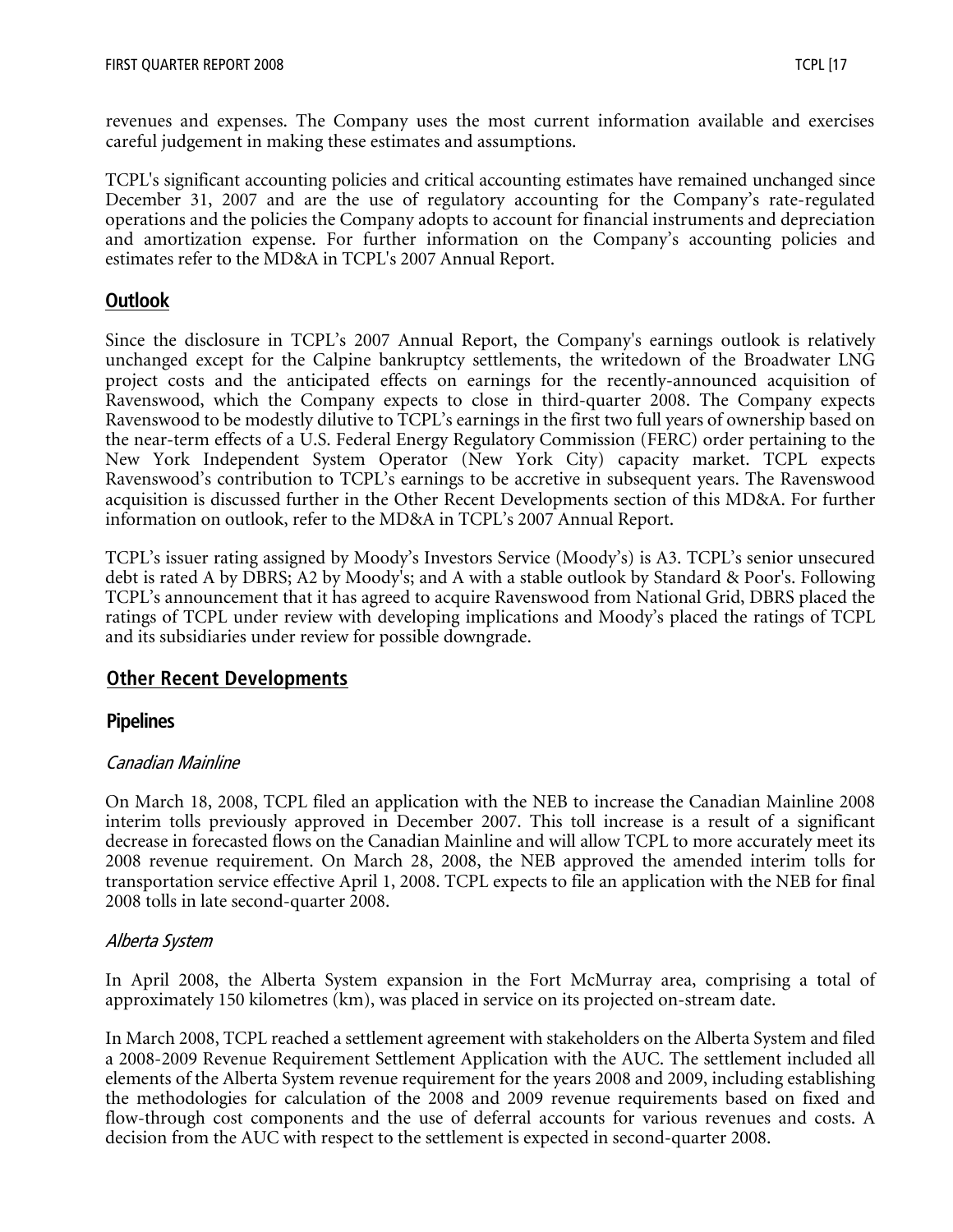In February 2008, the AUC initiated a review of the Generic Cost of Capital adjustment formula previously determined by the Alberta Energy Utilities Board. The review will consider whether the formula continues to yield a fair return on equity and whether capital structures for utilities should be addressed. TCPL has registered as a participant and has expressed the view that the formula combined with the deemed capital structure does not yield a fair overall return on equity. The AUC is expected to schedule a proceeding on these issues in late 2008 or early 2009.

#### Keystone Oil Pipeline

On April 8, 2008, the NEB held an oral hearing to consider TCPL's application for additional pumping facilities required to expand the Canadian portion of the Keystone oil pipeline project from a nominal capacity of approximately 435,000 barrels per day to 590,000 barrels per day. An NEB decision is expected in second-quarter 2008.

In January 2008, Keystone U.S. received the U.S. Department of State Final Environmental Impact Statement (FEIS) regarding construction of the Keystone U.S. pipeline and its Cushing extension. The FEIS stated the pipeline would result in limited adverse environmental impacts. In March 2008, the U.S. Department of State issued a Presidential Permit to Keystone authorizing the construction, maintenance and operation of facilities at the U.S./Canada border to transport crude oil between the two countries. Construction of the Keystone pipeline is expected to begin in second-quarter 2008 and phase one is expected to be in service in fourth-quarter 2009.

#### Calpine Bankruptcy Settlements

Certain subsidiaries of Calpine filed for bankruptcy protection in both Canada and the U.S. in 2005. Gas Transmission Northwest Corporation (GTNC) and Portland reached agreements with Calpine for allowed unsecured claims of US\$192.5 million and US\$125 million, respectively, in the Calpine bankruptcy. In February 2008, GTNC and Portland received initial distributions of shares in the re-organized Calpine of 9.4 million shares and 6.1 million shares, respectively, which represented approximately 85 per cent of their agreed-upon claims. These shares were subsequently sold into the open market, which resulted in an overall increase to net income of \$152 million after tax (\$240 million pre-tax) as a result of the Calpine bankruptcy settlements. Timing and amount of any additional distribution remains uncertain.

Claims by Foothills Pipe Lines (South B.C.) Ltd. and NGTL for \$44 million and \$32 million, respectively, were received in cash in January 2008 and will be passed on to shippers on these systems.

#### Sunstone Pipeline Project

TCPL and Williams Companies, Inc. are evaluating the development of the Sunstone pipeline, a proposed 995-km pipeline from Wyoming to Stanfield, Oregon, with capacity of up to 1.2 Bcf per day (Bcf/d). Each company would own 50 per cent of this joint venture. The project would be expected to be placed in-service beginning in 2011. A binding open season for capacity on the Sunstone pipeline is being held until April 30, 2008.

#### Pathfinder Pipeline Project

TCPL is evaluating the development of the Pathfinder pipeline, a proposed 805-km pipeline from Wamsutter, Wyoming to the Northern Border system, with an initial capacity of 1.2 Bcf/d and ultimate capacity of 2.0 Bcf/d. The project would be expected to be placed in service in late 2010. TCPL is holding a binding open season for capacity on the Pathfinder pipeline until May 22, 2008.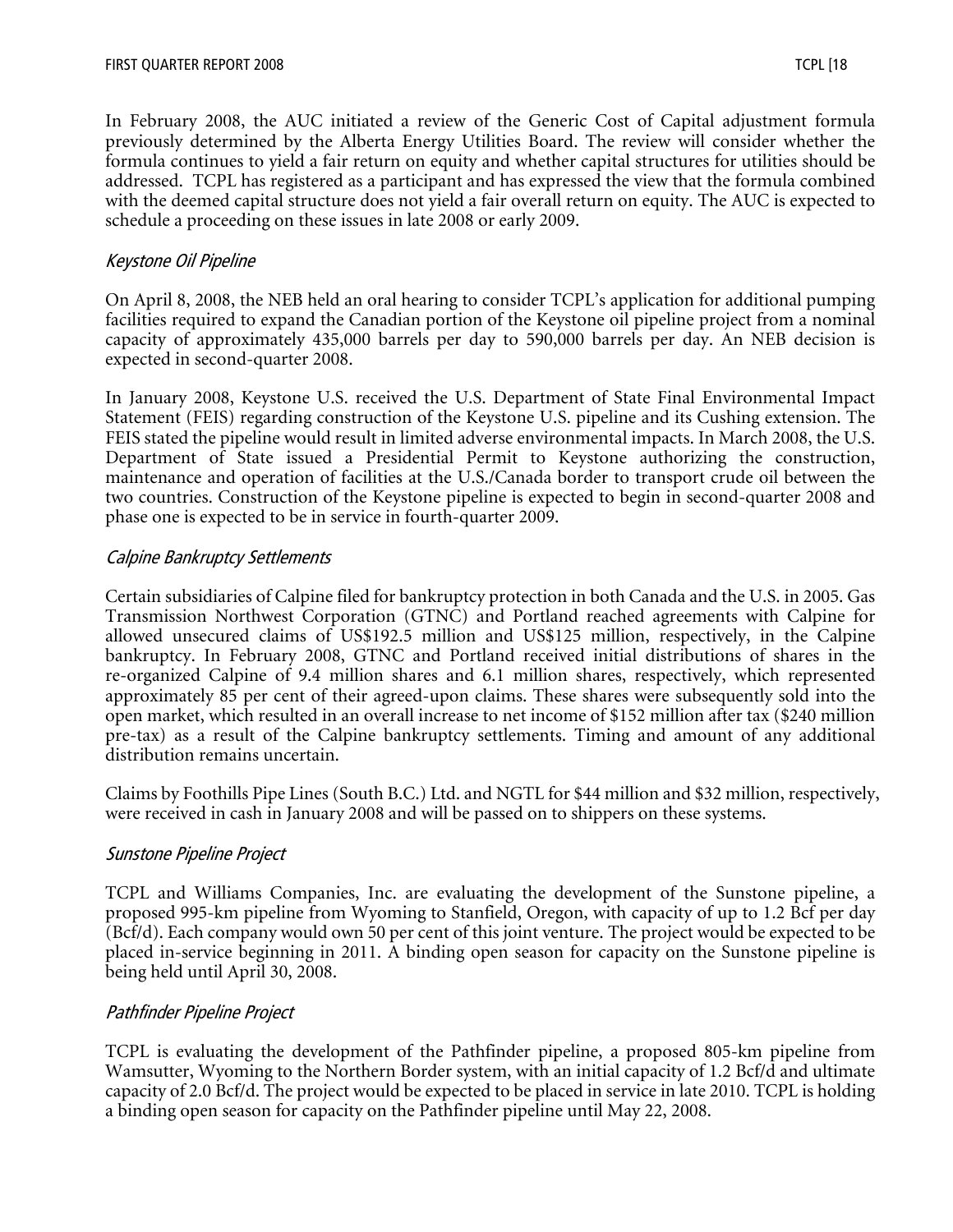#### Bison Pipeline Project

Northern Border is evaluating the development of the Bison pipeline project, a proposed 465-km pipeline from Dead Horse, Wyoming to the Northern Border system, with an initial capacity of 400 million cubic feet per day (mmcf/d) and ultimate capacity of up to 660 mmcf/d. The project would be expected to be placed in service beginning late 2010. A binding open season for capacity on the Bison pipeline project is being held until May 16, 2008.

#### Portland Rate Case

On April 1, 2008, Portland filed a general rate case with the FERC proposing a rate increase of approximately six per cent as well as other changes to its tariff.

#### TQM Settlement/Cost of Capital Application

In November 2007, TQM filed an application with the NEB for approval of a three-year partial negotiated settlement with interested parties concerning all matters, except cost of capital, for the years 2007 to 2009. In December 2007, TQM filed a cost of capital application for the years 2007 and 2008. The application requests approval of an 11 per cent return on 40 per cent deemed common equity. TQM's rates currently reflect the NEB ROE formula on 30 per cent deemed common equity. The NEB has scheduled a hearing to take place in Montreal, Québec, commencing September 23, 2008.

#### Alaska Pipeline Project

In November 2007, TCPL submitted an application for a license to construct the Alaska Pipeline project under the *Alaska Gasline Inducement Ac*t (AGIA). On January 4, 2008, the State of Alaska announced that TCPL had submitted a complete AGIA application and would be advancing to the Public Comment stage. If approved by the Alaska Administration and the Alaska Legislature, TCPL could be granted the AGIA license later this year. Although no other applicant met all the AGIA requirements, in April 2008, BP p.l.c. and ConocoPhillips proposed an alternative Alaska pipeline project. TCPL continues to work with the State of Alaska and the Alaska producers to advance this project.

## **Energy**

#### Ravenswood Acquisition

On March 31, 2008, TCPL announced that a subsidiary of the Company entered into an agreement to acquire all of the outstanding membership interests of KeySpan-Ravenswood, LLC and all of the outstanding shares of KeySpan Ravenswood Services Corp. from National Grid. Keyspan-Ravenswood, LLC directly or indirectly owns or controls the 2,480 MW Ravenswood Generating Facility (Ravenswood) located in Queens, New York. The purchase price is approximately US\$2.8 billion plus closing adjustments. This acquisition is subject to various U.S. state and federal government approvals and is expected to close in third-quarter 2008. The Company expects the acquisition to be modestly dilutive to earnings in the first two full years of ownership based on the near-term effects of a FERC order pertaining to the New York Independent System Operator (New York City) capacity market. Subsequently, the Company expects earnings to be accretive.

National Grid is divesting its 100 per cent interest in Ravenswood pursuant to a New York Public Service Commission order approving its acquisition of KeySpan Corporation.

Ravenswood is a gas- and oil-fired generating facility consisting of multiple units employing steam turbine, combined-cycle and combustion turbine technology. Ravenswood has the capacity to serve approximately 21 per cent of the overall peak load in New York City. Upon close of the Ravenswood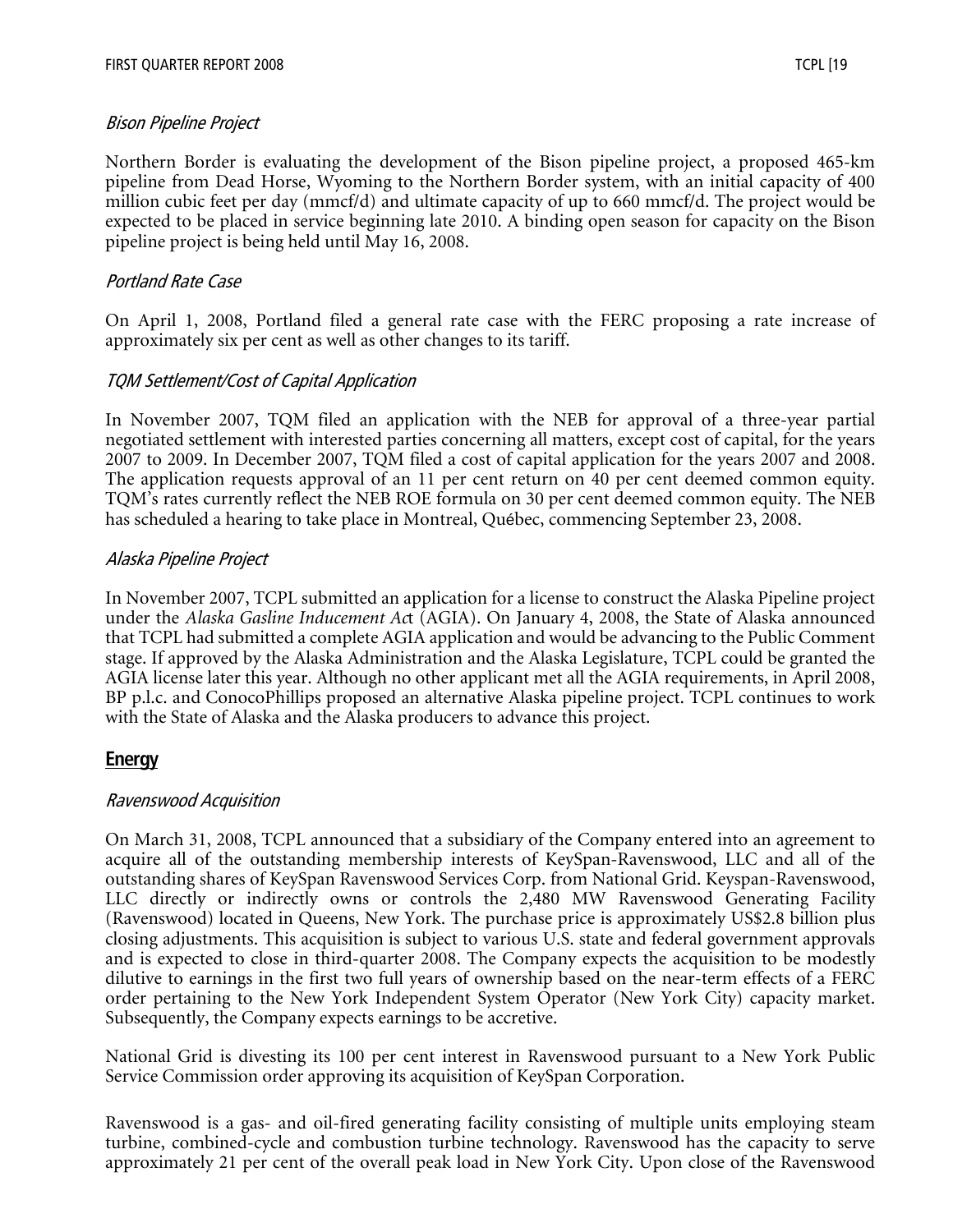acquisition, TCPL will own, or have interests in, over 10,200 MW of power generation in Canada and the U.S.

#### Bruce Power Refurbishment and Restart

Under the August 29, 2007 amendment to the Bruce A refurbishment agreement between Bruce Power and the OPA, the OPA had the option to elect, prior to April 1, 2008, to proceed with a three-unit refurbishment and restart program instead of the revised four-unit program. The OPA chose to not exercise this option and instead elected to proceed with the four-unit refurbishment and restart program.

In April 2008, Bruce Power completed a comprehensive review of the estimated costs to complete the Bruce A Units 1 and 2 refurbishment and restart project. Based on this assessment, the capital cost for the refurbishment and restart of Bruce A Units 1 and 2 is expected to be approximately \$3.1 billion to \$3.4 billion, increasing from the original cost estimate of \$2.75 billion. TCPL's share is expected to be approximately \$1.55 billion to \$1.7 billion, compared to an original estimate of \$1.4 billion. The project cost increases are subject to the capital cost risk- and reward-sharing mechanism under the agreement with the OPA. TCPL expects the unlevered after-tax return on its investment to be in the middle of the previously-announced range of 9.5 per cent to 13.5 per cent. In the event of a further 10 per cent increase in capital costs, the Company's unlevered after-tax return on the project would be approximately 10 per cent. With approximately 60 per cent of the project complete, it is expected that the two units will return to service in late 2009 and early 2010.

#### Broadwater

On March 24, 2008, the FERC authorized the construction and operation of the Broadwater LNG project, subject to conditions reflected in the authorization.

On April 10, 2008, the New York State Department of State rejected the proposal to construct this facility. As a result of this unfavourable decision, TCPL wrote down \$27 million after tax (\$41 million pre-tax) of costs that had been capitalized to March 31, 2008 for Broadwater. Broadwater is assessing its options with respect to this project.

## Coolidge Power Project

In response to a request for proposals from the Salt River Project of Phoenix, Arizona, TCPL is proposing to build, own and operate an approximate 575 MW simple-cycle, natural gas-fired peaking power station in Coolidge, Arizona. The capital cost of the project is estimated to be US\$500 million. Subject to the execution of a successful PPA and receipt of required permits, construction is scheduled to begin in third-quarter 2009 with the station expected to be placed in service by mid-2011.

## **Share Information**

As at March 31, 2008, TCPL had 533.0 million issued and outstanding common shares.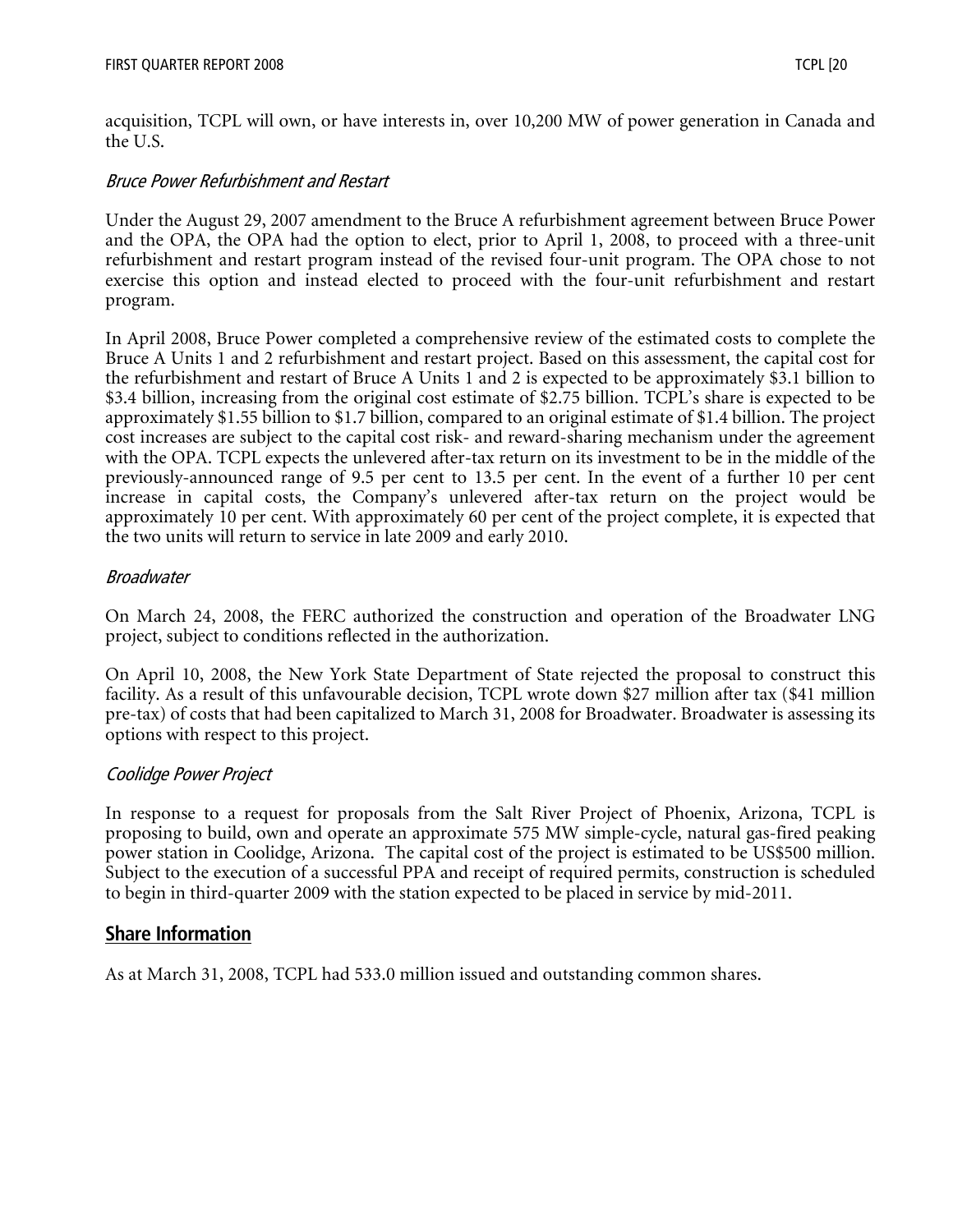# **Selected Quarterly Consolidated Financial Data**(1)

| (unaudited)                                                         | 2008         |              |              | 2007         |              |              | 2006         |              |
|---------------------------------------------------------------------|--------------|--------------|--------------|--------------|--------------|--------------|--------------|--------------|
| (millions of dollars except per share amounts)                      | <b>First</b> | Fourth       | <b>Third</b> | Second       | First        | Fourth       | <b>Third</b> | Second       |
| Revenues<br>Net Income Applicable to Common Shares                  | 2,133<br>445 | 2.189<br>373 | 2.187<br>320 | 2.208<br>254 | 2.244<br>263 | 2.091<br>268 | 1.850<br>293 | 1,685<br>244 |
| <b>Share Statistics</b><br>Net income per share - Basic and Diluted | \$0.83       | \$ 0.69      | 0.60         | \$0.49       | 0.50         | 56           | -60          | 0.51         |

 $<sup>(1)</sup>$  The selected quarterly consolidated financial data has been prepared in accordance with Canadian GAAP. Certain comparative</sup> figures have been reclassified to conform with the current year's presentation.

#### Factors Impacting Quarterly Financial Information

In Pipelines, which consists primarily of the Company's investments in regulated pipelines and regulated natural gas storage facilities, annual revenues and net income fluctuate over the long term based on regulators' decisions and negotiated settlements with shippers. Generally, quarter-over-quarter revenues and net income during any particular fiscal year remain relatively stable with fluctuations resulting from adjustments being recorded due to regulatory decisions and negotiated settlements with shippers, seasonal fluctuations in short-term throughput on U.S. pipelines, acquisitions and divestitures, and developments outside of the normal course of operations.

In Energy, which consists primarily of the Company's investments in electrical power generation plants and non-regulated natural gas storage facilities, quarter-over-quarter revenues and net income are affected by seasonal weather conditions, customer demand, market prices, planned and unplanned plant outages, acquisitions and divestitures, and developments outside of the normal course of operations.

Significant developments that impacted the last eight quarters' net income are as follows.

- Second-quarter 2006 net income included \$33 million of future income tax benefits (\$23 million in Energy and \$10 million in Corporate) as a result of reductions in Canadian federal and provincial corporate income tax rates. Pipelines' net income included a \$13-million after-tax gain related to the sale of the Company's general partner interest in Northern Border Partners, L.P.
- Third-quarter 2006 net income included an income tax benefit of approximately \$50 million as a result of the resolution of certain income tax matters with taxation authorities and changes in estimates. Energy's net income included earnings from Bécancour, which came into service September 17, 2006.
- Fourth-quarter 2006, net income included approximately \$12 million related to income tax refunds and related interest.
- First-quarter 2007 net income included \$15 million related to positive income tax adjustments. In addition, Pipelines' net income included contributions from the February 22, 2007 acquisitions of ANR and additional ownership interests in Great Lakes. Energy's net income included earnings from the Edson natural gas facility, which was placed in service on December 31, 2006.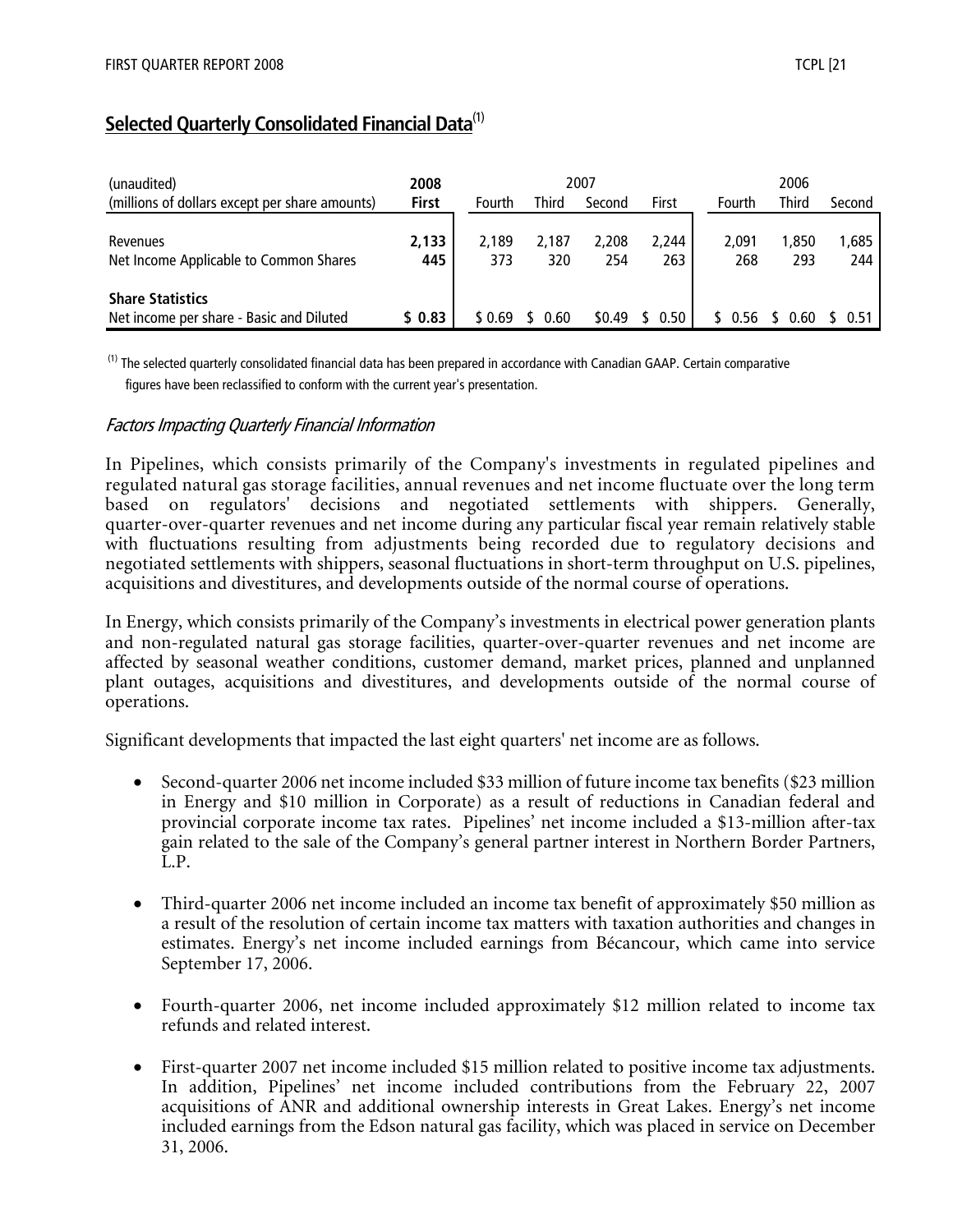- Second-quarter 2007 net income included \$16 million (\$12 million in Corporate and \$4 million in Energy) related to positive income tax adjustments resulting from reductions in Canadian federal income tax rates. Pipelines' net income increased as a result of a settlement reached on the Canadian Mainline, which was approved by the NEB in May 2007.
- Third-quarter 2007 net income included \$15 million of favourable income tax reassessments and associated interest income relating to prior years.
- Fourth-quarter 2007 net income included \$56 million (\$30 million in Energy and \$26 million in Corporate) of favourable income tax adjustments resulting from reductions in Canadian federal income tax rates and other legislative changes, and a \$14-million after-tax (\$16 million pre-tax) gain on sale of land previously held for development. Pipelines' net income increased as a result of recording incremental earnings related to the rate case settlement reached for the GTN System, effective January 1, 2007.
- First-quarter 2008, Pipelines' net income included \$152 million after tax (\$240 million pre-tax) from the Calpine bankruptcy settlements received by GTN and Portland and proceeds from a lawsuit settlement of \$10 million after tax (\$17 million pre-tax). Energy's net income included a writedown of costs related to the Broadwater LNG project of \$27 million after tax (\$41 million pre-tax) and net unrealized losses of \$12 million after tax (\$17 million pre-tax) due to changes in fair value of proprietary natural gas storage inventory and natural gas forward purchase and sale contracts.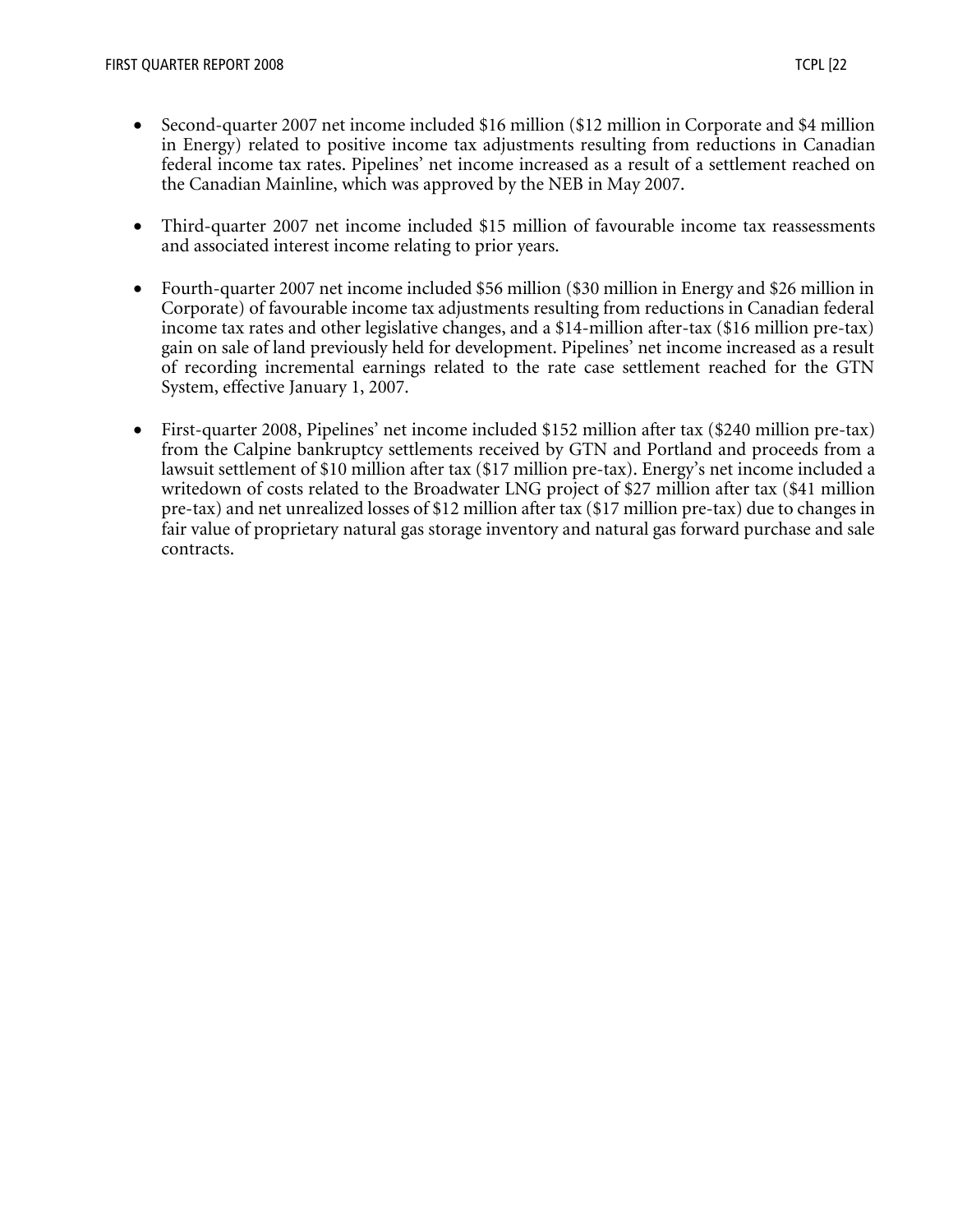## **Consolidated Income**

| (unaudited)                                   | Three months ended March 31 |          |  |
|-----------------------------------------------|-----------------------------|----------|--|
| (millions of dollars)                         | 2008                        | 2007     |  |
| <b>Revenues</b>                               | 2,133                       | 2,244    |  |
| <b>Operating Expenses</b>                     |                             |          |  |
| Plant operating costs and other               | 698                         | 732      |  |
| Commodity purchases resold                    | 410                         | 571      |  |
| Depreciation                                  | 296                         | 290      |  |
|                                               | 1,404                       | 1,593    |  |
|                                               | 729                         | 651      |  |
| <b>Other Expenses/(Income)</b>                |                             |          |  |
| <b>Financial charges</b>                      | 224                         | 239      |  |
| Financial charges of joint ventures           | 16                          | 21       |  |
| Interest income and other                     | (39)                        | (30)     |  |
| Calpine bankruptcy settlements                | (279)                       |          |  |
| Writedown of Broadwater LNG project costs     | 41                          |          |  |
|                                               | (37)                        | 230      |  |
| Income before Income Taxes and                |                             |          |  |
| <b>Non-Controlling Interests</b>              | 766                         | 421      |  |
|                                               |                             |          |  |
| <b>Income Taxes</b><br>Current                | 246                         | 167      |  |
| Future                                        | 4                           | (37)     |  |
|                                               | $\overline{250}$            | 130      |  |
|                                               |                             |          |  |
| <b>Non-Controlling Interests</b>              |                             |          |  |
| Non-controlling interest in PipeLines LP      | 21                          | 17       |  |
| Other                                         | 44                          | 5        |  |
|                                               | 65                          | 22       |  |
| <b>Net Income</b>                             | 451                         | 269      |  |
| <b>Preferred Share Dividends</b>              | 6<br>445                    | 6<br>263 |  |
| <b>Net Income Applicable to Common Shares</b> |                             |          |  |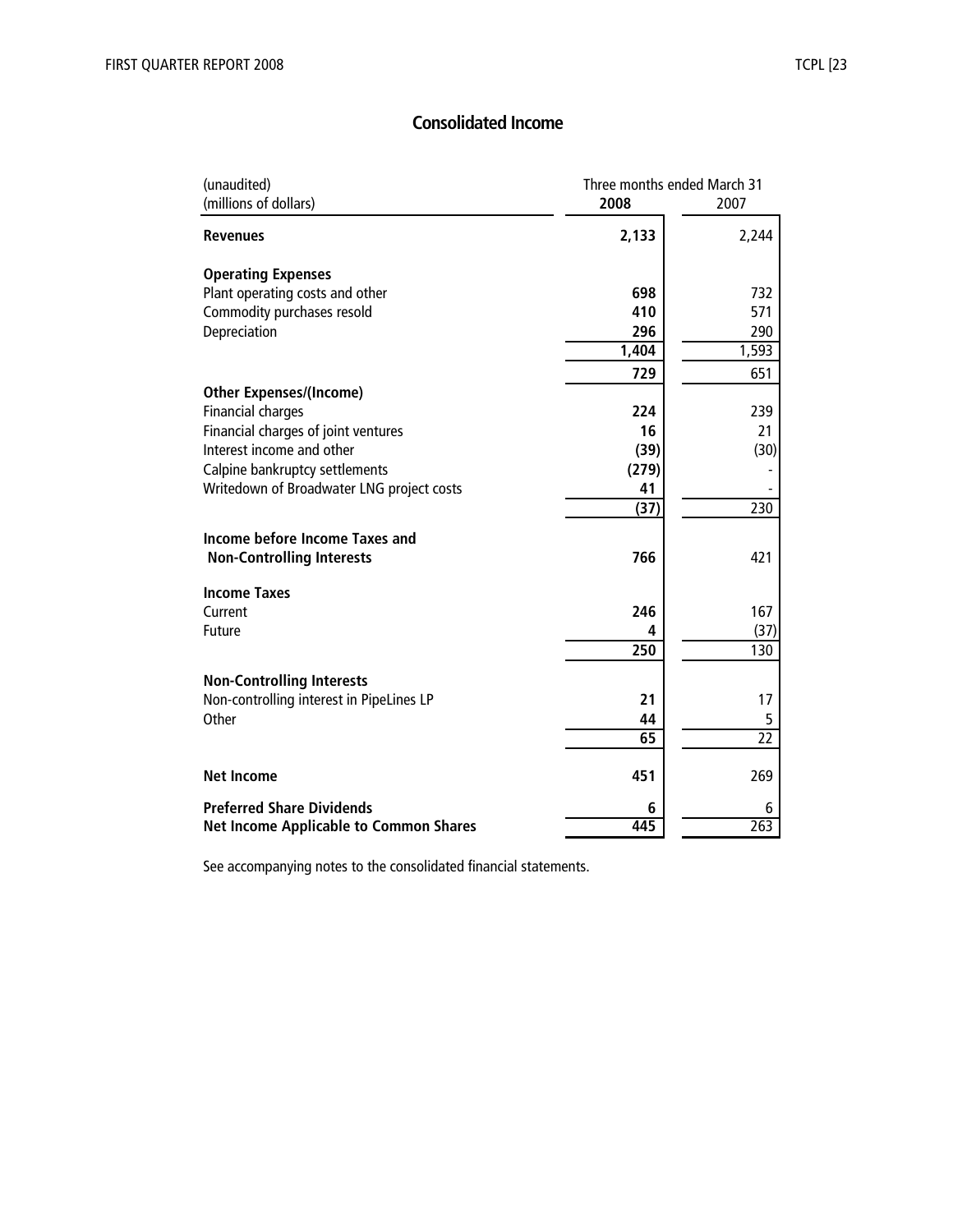## **Consolidated Cash Flows**

| (unaudited)                                            | Three months ended March 31 |         |
|--------------------------------------------------------|-----------------------------|---------|
| (millions of dollars)                                  | 2008                        | 2007    |
| <b>Cash Generated From Operations</b>                  |                             |         |
| Net income                                             | 451                         | 269     |
| Depreciation                                           | 296                         | 290     |
| Future income taxes                                    | 4                           | (37)    |
| Non-controlling interests                              | 65                          | 22      |
| Employee future benefits funding lower than expense    | 20                          | 12      |
| Writedown of Broadwater LNG project costs              | 41                          |         |
| Other                                                  | 40                          | 23      |
|                                                        | 917                         | 579     |
| Decrease in operating working capital                  | 25                          | 41      |
| Net cash provided by operations                        | 942                         | 620     |
| <b>Investing Activities</b>                            |                             |         |
| Capital expenditures                                   | (460)                       | (306)   |
| Acquisitions, net of cash acquired                     | (2)                         | (4,265) |
| Deferred amounts and other                             | 112                         | (43)    |
| Net cash used in investing activities                  | (350)                       | (4,614) |
| <b>Financing Activities</b>                            |                             |         |
| Dividends on common and preferred shares               | (190)                       | (162)   |
| Advances (repaid to)/from parent                       | (383)                       | 756     |
| Distributions paid to non-controlling interests        | (15)                        | (10)    |
| Notes payable issued, net                              | 336                         | 502     |
| Long-term debt issued                                  | 112                         | 1,362   |
| Reduction of long-term debt                            | (394)                       | (325)   |
| Long-term debt of joint ventures issued                | 17                          | 12      |
| Reduction of long-term debt of joint ventures          | (29)                        | (12)    |
| Common shares issued, net of issue costs               | 56                          | 1,472   |
| Partnership units of subsidiary issued                 |                             | 348     |
| Net cash (used in)/provided by financing activities    | (490)                       | 3,943   |
| <b>Effect of Foreign Exchange Rate Changes on Cash</b> |                             |         |
| and Cash Equivalents                                   | 23                          | (3)     |
| Increase/(Decrease) in Cash and Cash Equivalents       | 125                         | (54)    |
| <b>Cash and Cash Equivalents</b>                       |                             |         |
| Beginning of period                                    | 504                         | 401     |
| <b>Cash and Cash Equivalents</b>                       |                             |         |
| End of period                                          | 629                         | 347     |
| <b>Supplementary Cash Flow Information</b>             |                             |         |
| Income taxes paid                                      | 164                         | 87      |
| Interest paid                                          | 202                         | 273     |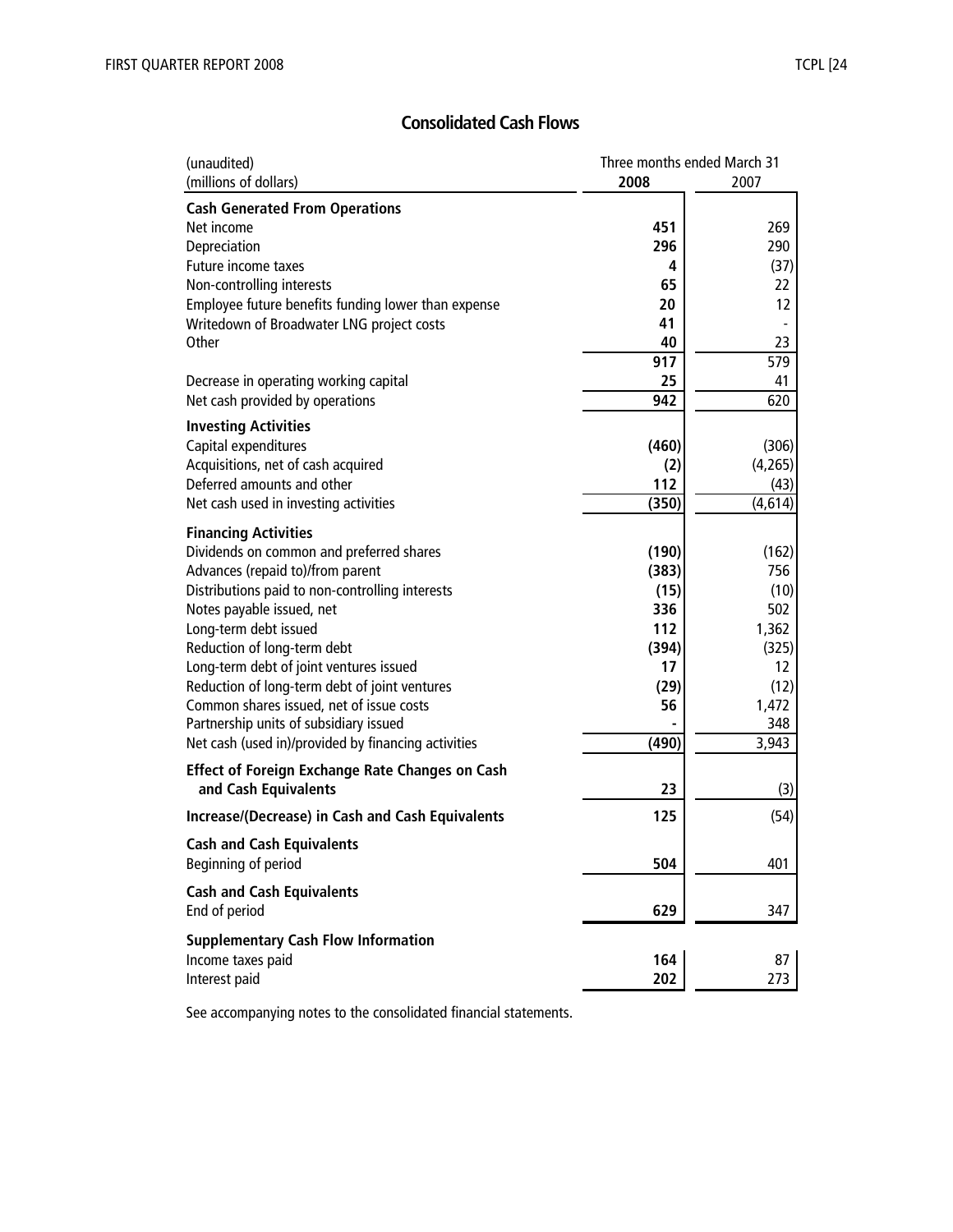## **Consolidated Balance Sheet**

| (unaudited)                                                        | March 31, | December 31, |
|--------------------------------------------------------------------|-----------|--------------|
| (millions of dollars)                                              | 2008      | 2007         |
| <b>ASSETS</b><br><b>Current Assets</b>                             |           |              |
| Cash and cash equivalents                                          | 629       | 504          |
| Accounts receivable                                                | 964       | 1,116        |
| Inventories                                                        | 503       | 497          |
| Due from TransCanada Corporation                                   | 1,215     | 835          |
| Other                                                              | 268       | 188          |
|                                                                    | 3,579     | 3,140        |
| <b>Plant, Property and Equipment</b>                               | 23,877    | 23,452       |
| Goodwill                                                           | 2,839     | 2,633        |
| <b>Other Assets</b>                                                | 1,782     | 1,940        |
|                                                                    | 32,077    | 31,165       |
|                                                                    |           |              |
| LIABILITIES AND SHAREHOLDER'S EQUITY<br><b>Current Liabilities</b> |           |              |
| Notes payable                                                      | 373       | 55           |
| Accounts payable and accrued liabilities                           | 1,718     | 1,769        |
| <b>Accrued interest</b>                                            | 303       | 260          |
| Current portion of long-term debt                                  | 895       | 556          |
| Current portion of long-term debt of joint ventures                | 28        | 30           |
|                                                                    | 3,317     | 2,670        |
| <b>Due to TransCanada Corporation</b>                              | 1,307     | 1,307        |
| <b>Deferred Amounts</b>                                            | 1,221     | 1,107        |
| <b>Future Income Taxes</b>                                         | 1,185     | 1,193        |
| <b>Long-Term Debt</b>                                              | 12,037    | 12,377       |
| <b>Long-Term Debt of Joint Ventures</b>                            | 900       | 873          |
| <b>Junior Subordinated Notes</b>                                   | 1,015     | 975          |
|                                                                    | 20,982    | 20,502       |
| <b>Non-Controlling Interests</b>                                   |           |              |
| Non-controlling interest in PipeLines LP                           | 619       | 539          |
| Other                                                              | 119       | 71           |
|                                                                    | 738       | 610          |
| <b>Shareholder's Equity</b>                                        | 10,357    | 10,053       |
|                                                                    | 32,077    | 31,165       |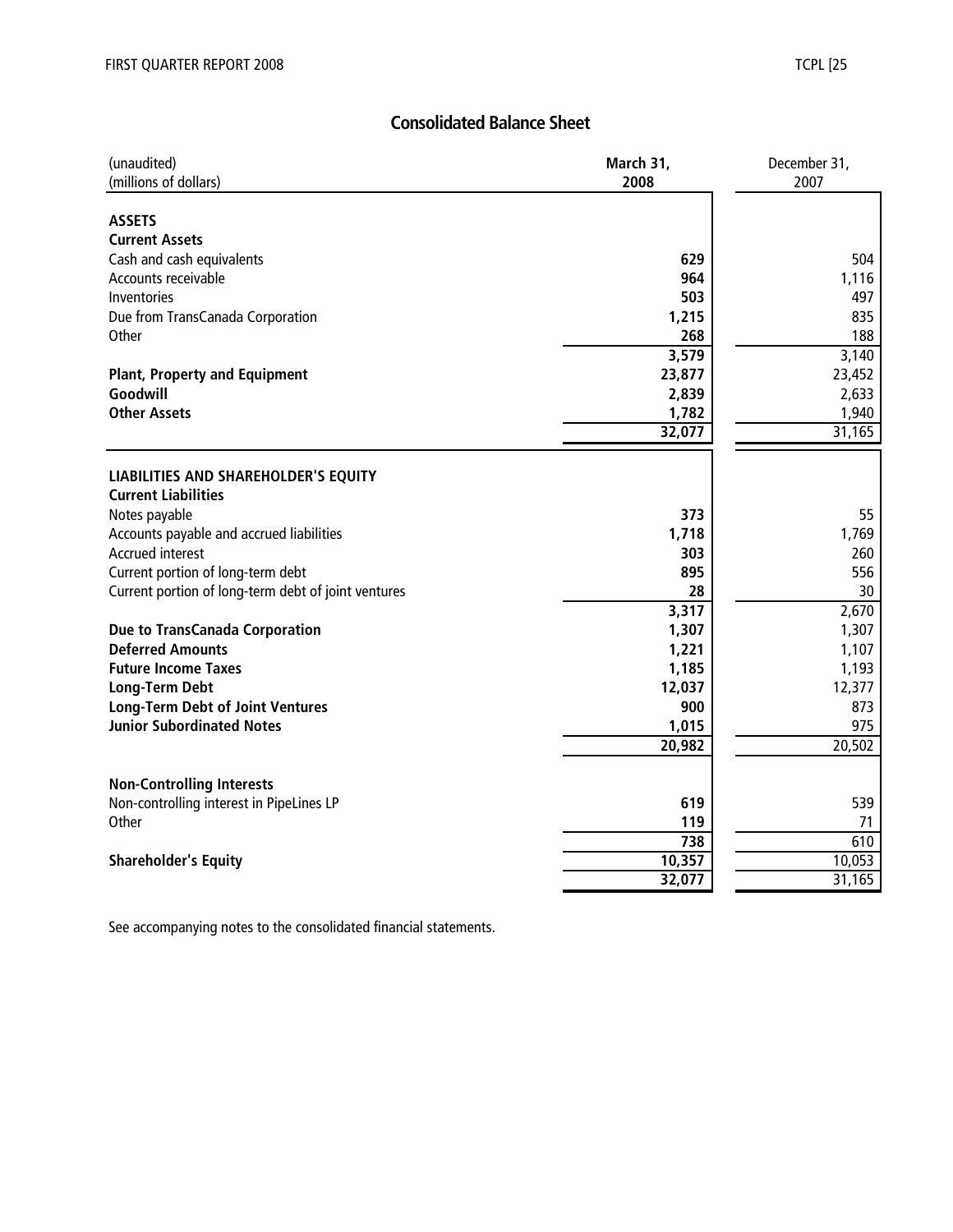| (unaudited)                                                      | Three months ended March 31 |      |
|------------------------------------------------------------------|-----------------------------|------|
| (millions of dollars)                                            | 2008                        | 2007 |
| <b>Net Income</b>                                                | 451                         | 269  |
| Other Comprehensive Income/(Loss), Net of Income Taxes           |                             |      |
| Change in foreign currency translation gains and losses on       |                             |      |
| investments in foreign operations <sup>(1)</sup>                 | 53                          | (37) |
| Change in gains and losses on hedges of investments              |                             |      |
| in foreign operations <sup>(2)</sup>                             | (41)                        | q    |
| Change in gains and losses on derivative instruments             |                             |      |
| designated as cash flow hedges <sup>(3)</sup>                    | 4                           | (1)  |
| Reclassification to net income of gains and losses on derivative |                             |      |
| instruments designated as cash flow hedges pertaining to         |                             |      |
| prior periods <sup>(4)</sup>                                     | (19)                        | (3)  |
| Other Comprehensive Income/(Loss)                                | (3)                         | (32) |
| <b>Comprehensive Income</b>                                      | 448                         | 237  |

#### **Consolidated Comprehensive Income**

<sup>(1)</sup> Net of income tax recovery of \$25 million for the three months ended March 31, 2008 (2007 - \$5 million expense). (2) Net of income tax recovery of \$22 million for the three months ended March 31, 2008 (2007 - \$5 million expense). <sup>(3)</sup> Net of income tax expense of \$12 million for the three months ended March 31, 2008 (2007 - \$5 million recovery). <sup>(4)</sup> Net of income tax recovery of \$9 million for the three months ended March 31, 2008 (2007 - \$2 million recovery).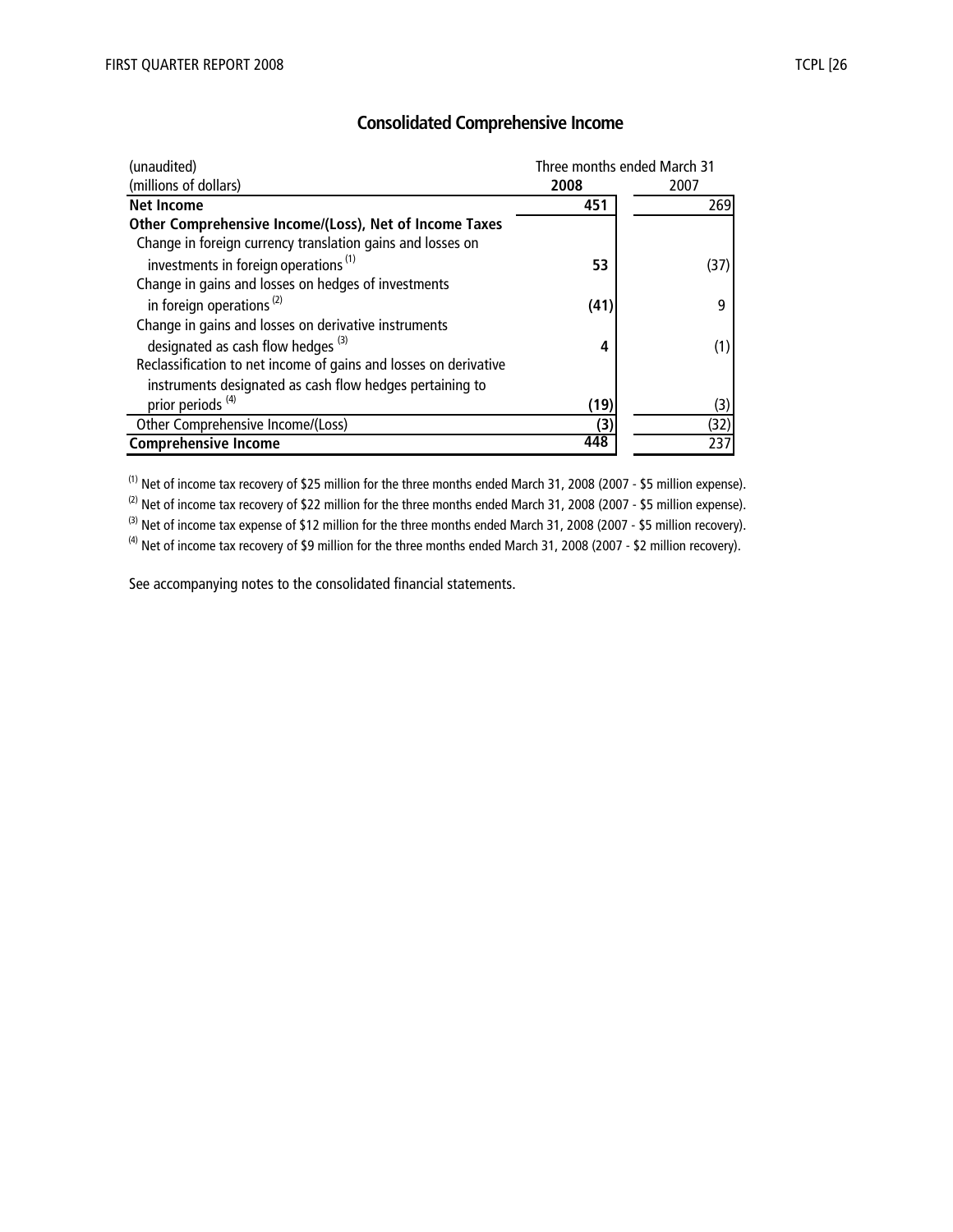## **Consolidated Accumulated Other Comprehensive Income**

|                                                                                         | Currency           |                  |              |
|-----------------------------------------------------------------------------------------|--------------------|------------------|--------------|
| (unaudited)                                                                             | <b>Translation</b> | <b>Cash Flow</b> |              |
| (millions of dollars)                                                                   | Adjustment         | <b>Hedges</b>    | <b>Total</b> |
| Balance at December 31, 2007                                                            | (361)              | (12)             | (373)        |
| Change in foreign currency translation gains and losses on investments in               |                    |                  |              |
| foreign operations <sup>(1)</sup>                                                       | 53                 |                  | 53           |
| Change in gains and losses on hedge of investments in foreign operations <sup>(2)</sup> | (41)               |                  | (41)         |
| Change in gains and losses on derivative instruments designated as cash flow            |                    |                  |              |
| hedges <sup>(3)</sup>                                                                   |                    |                  |              |
| Reclassification to net income of gains and losses on derivative instruments            |                    |                  |              |
| designated as cash flow hedges pertaining to prior periods (4)(5)                       |                    | (19)             | (19)         |
| Balance at March 31, 2008                                                               | (349)              | (27)             | (376)        |
|                                                                                         |                    |                  |              |
| Balance at December 31, 2006                                                            | (90)               |                  | (90)         |
| Transition adjustment resulting from adopting new financial instruments standards (6)   |                    | (96)             | (96)         |
| Change in foreign currency translation gains and losses on investments in               |                    |                  |              |
| foreign operations <sup>(1)</sup>                                                       | (37)               |                  | (37)         |
| Change in gains and losses on hedge of investments in foreign operations <sup>(2)</sup> | 9                  |                  | 9            |
| Change in gains and losses on derivative instruments designated as cash flow            |                    |                  |              |
| hedges <sup>(3)</sup>                                                                   |                    | (1)              | (1)          |
| Reclassification to net income of gains and losses on derivative instruments            |                    |                  |              |
| designated as cash flow hedges pertaining to prior periods <sup>(4)</sup>               |                    | (3)              | (3)          |
| Balance at March 31, 2007                                                               | (118)              | (100)            | (218)        |
|                                                                                         |                    |                  |              |

(1) Net of income tax recovery of \$25 million for the three months ended March 31, 2008 (2007 - \$5 million expense).

 $(2)$  Net of income tax recovery of \$22 million for the three months ended March 31, 2008 (2007 - \$5 million expense).

 $(3)$  Net of income tax expense of \$12 million for the three months ended March 31, 2008 (2007 - \$5 million recovery).

 $(4)$  Net of income tax recovery of \$9 million for the three months ended March 31, 2008 (2007 - \$2 million recovery).

<sup>(5)</sup> The amount of gains and losses related to cash flow hedges reported in accumulated other comprehensive income that will be reclassified to net income in the next 12 months is expected to be \$12 million (\$15 million net of tax) of net losses.

 $<sup>(6)</sup>$  Net of income tax expense of \$44 million.</sup>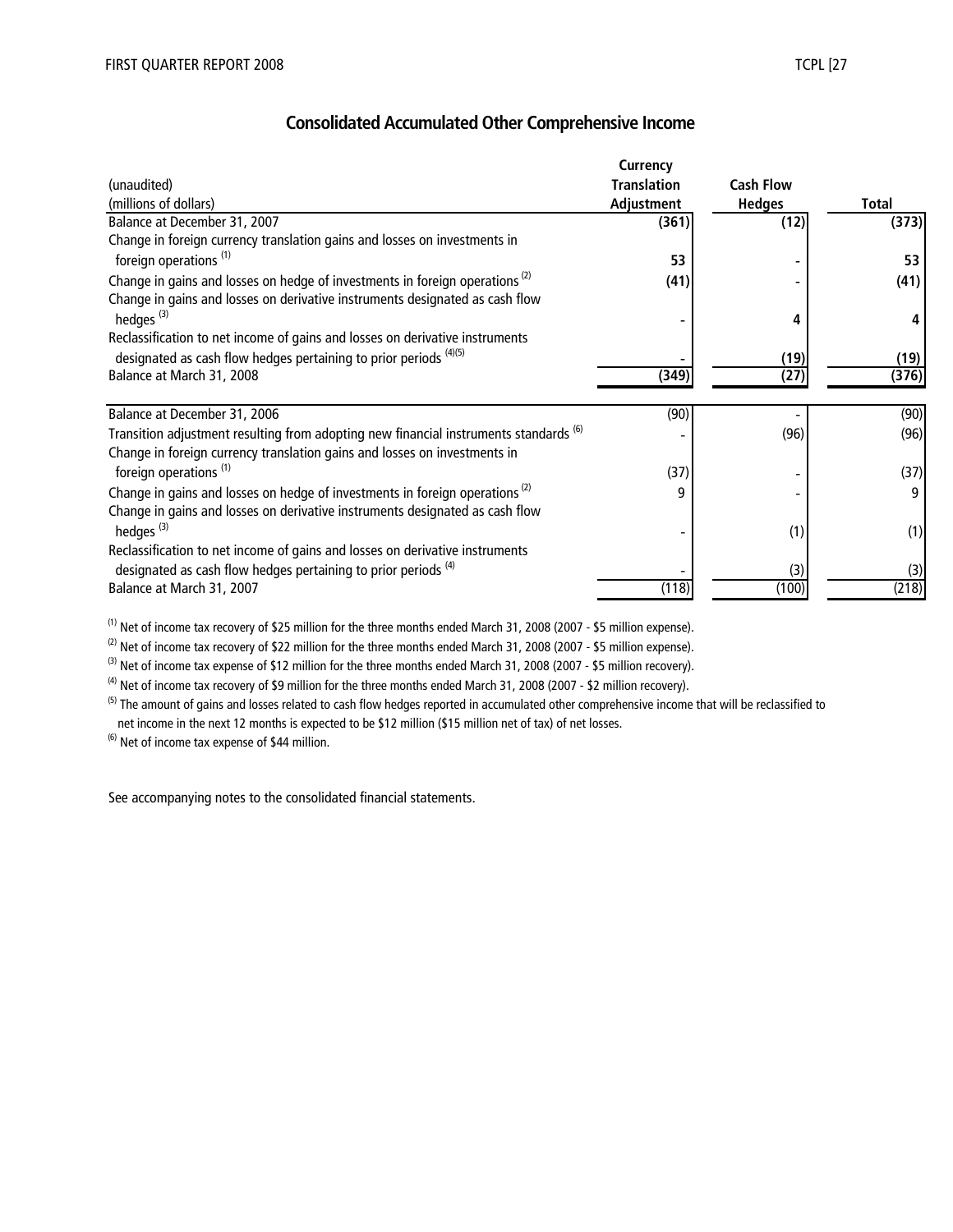# **Consolidated Shareholder's Equity**

| (unaudited)                                                                                     | Three months ended March 31 |       |
|-------------------------------------------------------------------------------------------------|-----------------------------|-------|
| (millions of dollars)                                                                           | 2008                        | 2007  |
| <b>Preferred Shares</b>                                                                         | 389                         | 389   |
| <b>Common Shares</b>                                                                            |                             |       |
| Balance at beginning of period                                                                  | 6,554                       | 4,712 |
| Proceeds from common shares issued                                                              | 56                          | 1,472 |
| Balance at end of period                                                                        | 6,610                       | 6,184 |
| <b>Contributed Surplus</b>                                                                      |                             |       |
| Balance at beginning of period                                                                  | 281                         | 277   |
| Other                                                                                           |                             |       |
| Balance at end of period                                                                        | 282                         | 278   |
| <b>Retained Earnings</b>                                                                        |                             |       |
| Balance at beginning of period<br>Transition adjustment resulting from adopting new financial   | 3,202                       | 2,719 |
| instruments accounting standards                                                                |                             | 4     |
| Net income                                                                                      | 451                         | 269   |
| Preferred share dividends                                                                       | (6)                         | (6)   |
| Common share dividends                                                                          | (195)                       | (182) |
| Balance at end of period                                                                        | 3,452                       | 2,804 |
| <b>Accumulated Other Comprehensive Income</b>                                                   |                             |       |
| Balance at beginning of period                                                                  | (373)                       | (90)  |
| Transition adjustment resulting from adopting new financial instruments<br>accounting standards |                             | (96)  |
| Other comprehensive income                                                                      | (3)                         | (32)  |
| Balance at end of period                                                                        | (376)                       | (218) |
| <b>Total Shareholder's Equity</b>                                                               | 10,357                      | 9,437 |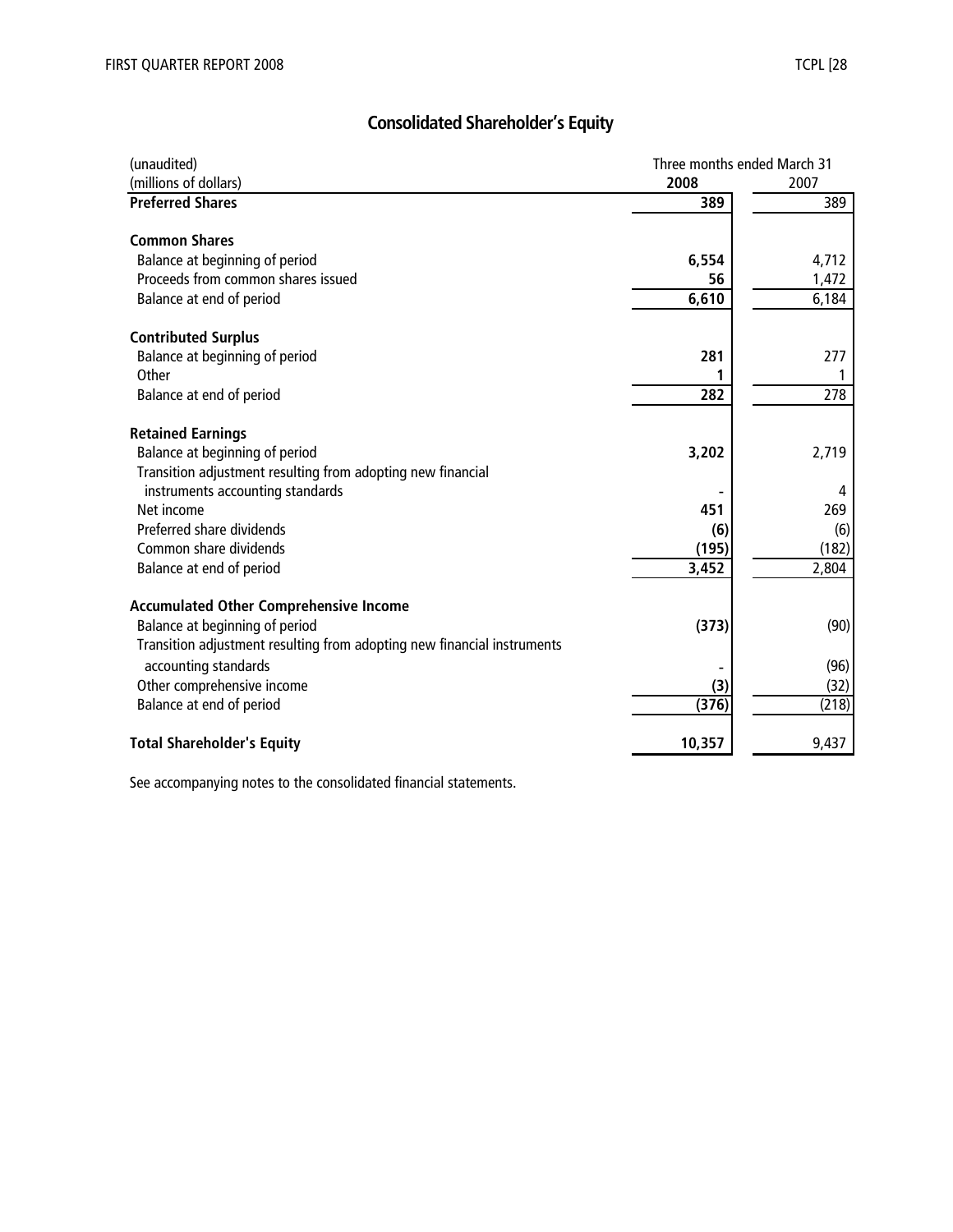## **Notes to Consolidated Financial Statements (Unaudited)**

## **1. Significant Accounting Policies**

The consolidated financial statements of TransCanada PipeLines Limited (TCPL or the Company) have been prepared in accordance with Canadian generally accepted accounting principles (GAAP). The accounting policies applied are consistent with those outlined in TCPL's annual audited Consolidated Financial Statements for the year ended December 31, 2007. These Consolidated Financial Statements reflect all normal recurring adjustments that are, in the opinion of management, necessary to present fairly the financial position and results of operations for the respective periods. These Consolidated Financial Statements do not include all disclosures required in the annual financial statements and should be read in conjunction with the 2007 audited Consolidated Financial Statements included in TCPL's 2007 Annual Report. Amounts are stated in Canadian dollars unless otherwise indicated.

In Pipelines, which consists primarily of the Company's investments in regulated pipelines and regulated natural gas storage facilities, annual revenues and net earnings fluctuate over the long term based on regulators' decisions and negotiated settlements with shippers. Generally, quarter-over-quarter revenues and net earnings during any particular fiscal year remain relatively stable with fluctuations resulting from adjustments being recorded due to regulatory decisions and negotiated settlements with shippers, seasonal fluctuations in short-term throughput on U.S. pipelines, acquisitions and divestitures, and developments outside of the normal course of operations.

In Energy, which consists primarily of the Company's investments in electrical power generation plants and non-regulated natural gas storage facilities, quarter-over-quarter revenues and net earnings are affected by seasonal weather conditions, customer demand, market prices, planned and unplanned plant outages, acquisitions and divestitures, and developments outside of the normal course of operations.

In preparing these financial statements, TCPL is required to make estimates and assumptions that affect both the amount and timing of recording assets, liabilities, revenues and expenses since the determination of these items may be dependent on future events. The Company uses the most current information available and exercises careful judgement in making these estimates. In the opinion of management, these consolidated financial statements have been properly prepared within reasonable limits of materiality and within the framework of the significant accounting policies.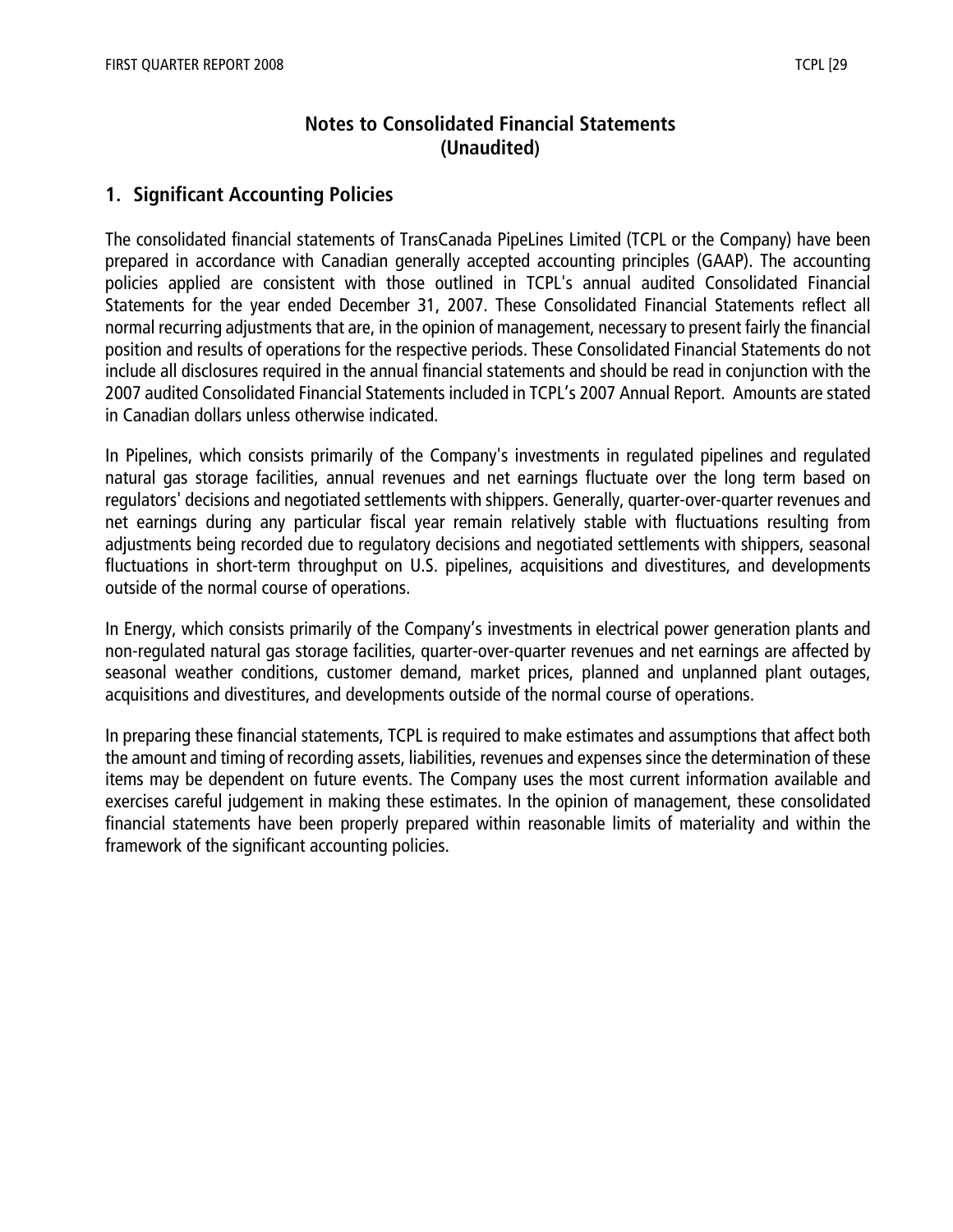# **2. Segmented Information**

| Three months ended March 31                     | <b>Pipelines</b> |                          | Energy |       |      | Corporate                | Total |       |
|-------------------------------------------------|------------------|--------------------------|--------|-------|------|--------------------------|-------|-------|
| (unaudited - millions of dollars)               | 2008             | 2007                     | 2008   | 2007  | 2008 | 2007                     | 2008  | 2007  |
| Revenues                                        | 1,176            | 1,124                    | 957    | 1,120 |      |                          | 2,133 | 2,244 |
| Plant operating costs and other                 | (399)            | (383)                    | (298)  | (347) | (1)  | (2)                      | (698) | (732) |
| Commodity purchases resold                      |                  |                          | (410)  | (571) |      | $\overline{\phantom{0}}$ | (410) | (571) |
| Depreciation                                    | (254)            | (251)                    | (42)   | (39)  |      |                          | (296) | (290) |
|                                                 | 523              | 490                      | 207    | 163   | (1)  | (2)                      | 729   | 651   |
| Financial charges and non-controlling interests | (235)            | (217)                    |        |       | (60) | (51)                     | (295) | (267) |
| Financial charges of joint ventures             | (11)             | (16)                     | (5)    | (5)   |      |                          | (16)  | (21)  |
| Interest income and other                       | 32               | 13                       |        | 3     | 6    | 14                       | 39    | 30    |
| Calpine bankruptcy settlements                  | 279              | $\overline{\phantom{0}}$ |        |       |      | $\overline{\phantom{0}}$ | 279   |       |
| Writedown of Broadwater LNG project costs       |                  |                          | (41)   |       |      |                          | (41)  |       |
| Income taxes                                    | (227)            | (115)                    | (52)   | (56)  | 29   | 41                       | (250) | (130) |
| <b>Net Income Applicable to Common Shares</b>   | 361              | 155                      | 110    | 106   | (26) |                          | 445   | 263   |

| <b>Total Assets</b>               |                       |                   |
|-----------------------------------|-----------------------|-------------------|
| (unaudited - millions of dollars) | <b>March 31, 2008</b> | December 31, 2007 |
| Pipelines                         | 22,429                | 22,024            |
| Energy                            | 7,171                 | 7,037             |
| Corporate                         | 2.477                 | 2.104             |
|                                   | 32,077                | 31,165            |

## **3. Share Capital**

In the three months ended March 31, 2008, TCPL issued 1.5 million common shares to TransCanada Corporation (TransCanada) for proceeds of approximately \$56 million.

## **4. Financial Instruments and Risk Management**

#### Natural Gas Inventory

At March 31, 2008, \$207 million of proprietary natural gas storage inventory was included in Inventories (December 31, 2007 - \$190 million). Effective April 1, 2007, TCPL began valuing its proprietary natural gas storage inventory at fair value, as measured by the one-month forward price for natural gas. The Company did not have any proprietary natural gas inventory prior to April 1, 2007. The change in fair value of proprietary natural gas inventory in the three months ended March 31, 2008 resulted in a gain of \$59 million, which was recorded as an increase to Revenues and Inventory. The net change in fair value of natural gas forward purchase and sales contracts in first-quarter 2008 was a loss of \$76 million (three months ended March 31, 2007 – loss of \$3 million), which was recorded in Revenues.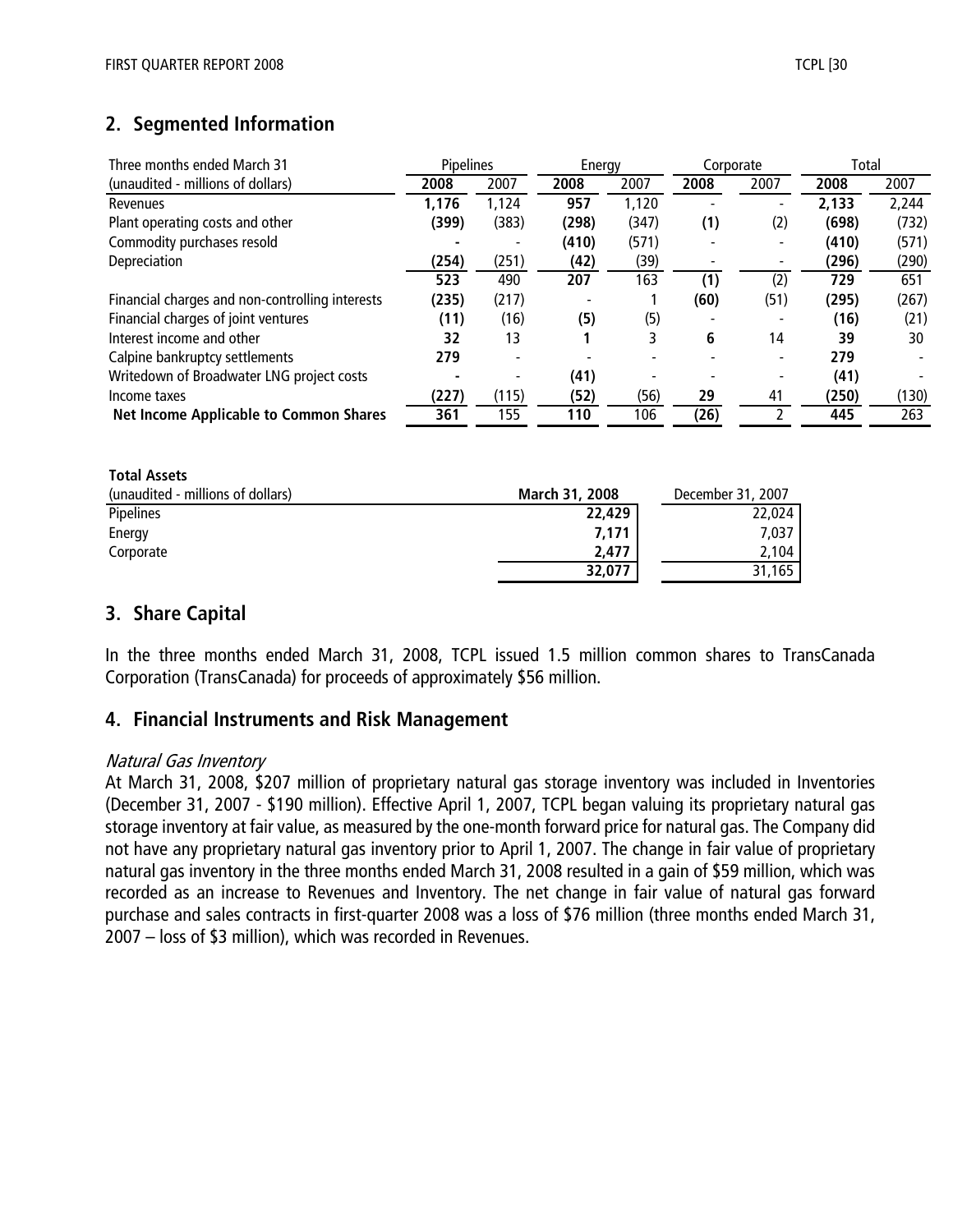#### Derivative Financial Instruments

# **Derivatives Hedging Net Investment in Foreign Operations**

| Asset/(Liability)                                         |                      |                 |                      |             |  |
|-----------------------------------------------------------|----------------------|-----------------|----------------------|-------------|--|
| (unaudited)                                               |                      |                 |                      |             |  |
| (millions of dollars)                                     |                      | March 31, 2008  | December 31, 2007    |             |  |
|                                                           |                      | Notional or     |                      | Notional or |  |
|                                                           | Fair                 | Principal       | Fair                 | Principal   |  |
|                                                           | Value <sup>(1)</sup> | Amount          | Value <sup>(1)</sup> | Amount      |  |
| Derivative financial Instruments in hedging relationships |                      |                 |                      |             |  |
| U.S. dollar cross-currency swaps                          |                      |                 |                      |             |  |
| (maturing 2009 to 2014)                                   | 62                   | <b>U.S. 450</b> | 77                   | U.S.350     |  |
| U.S. dollar forward foreign exchange contracts            |                      |                 |                      |             |  |
| (maturing 2008)                                           | (36)                 | U.S. 1,440      | (4)                  | U.S. 150    |  |
| U.S. dollar options                                       |                      |                 |                      |             |  |
| (maturing 2008)                                           | (1)                  | U.S.50          | 3                    | U.S. 600    |  |
|                                                           |                      |                 |                      |             |  |
|                                                           | 25                   | U.S. 1,940      | 76                   | U.S. 1,100  |  |

(1) Fair values are equal to carrying values.

## **Derivative Financial Instruments Summary**

Significant changes from December 31, 2007 for the Company's derivative financial instruments are as follow:

|                                                                                        | <b>Natural Gas</b> |                      |  |  |
|----------------------------------------------------------------------------------------|--------------------|----------------------|--|--|
| (unaudited)                                                                            | March 31,<br>2008  | December 31,<br>2007 |  |  |
| <b>Derivative Financial Instruments Held for Trading</b><br>Fair Values <sup>(1)</sup> |                    |                      |  |  |
| Assets<br><b>Liabilities</b>                                                           | \$98<br>\$(149)    | \$43<br>\$(19)       |  |  |
| Volumes <sup>(2)</sup><br>Purchases<br><b>Sales</b>                                    | 55<br>74           | 47<br>64             |  |  |

 $(1)$  Fair value is equal to the carrying value of these derivatives. Amounts are in millions of dollars.

 $(2)$  Volumes for natural gas derivatives are in billion cubic feet.